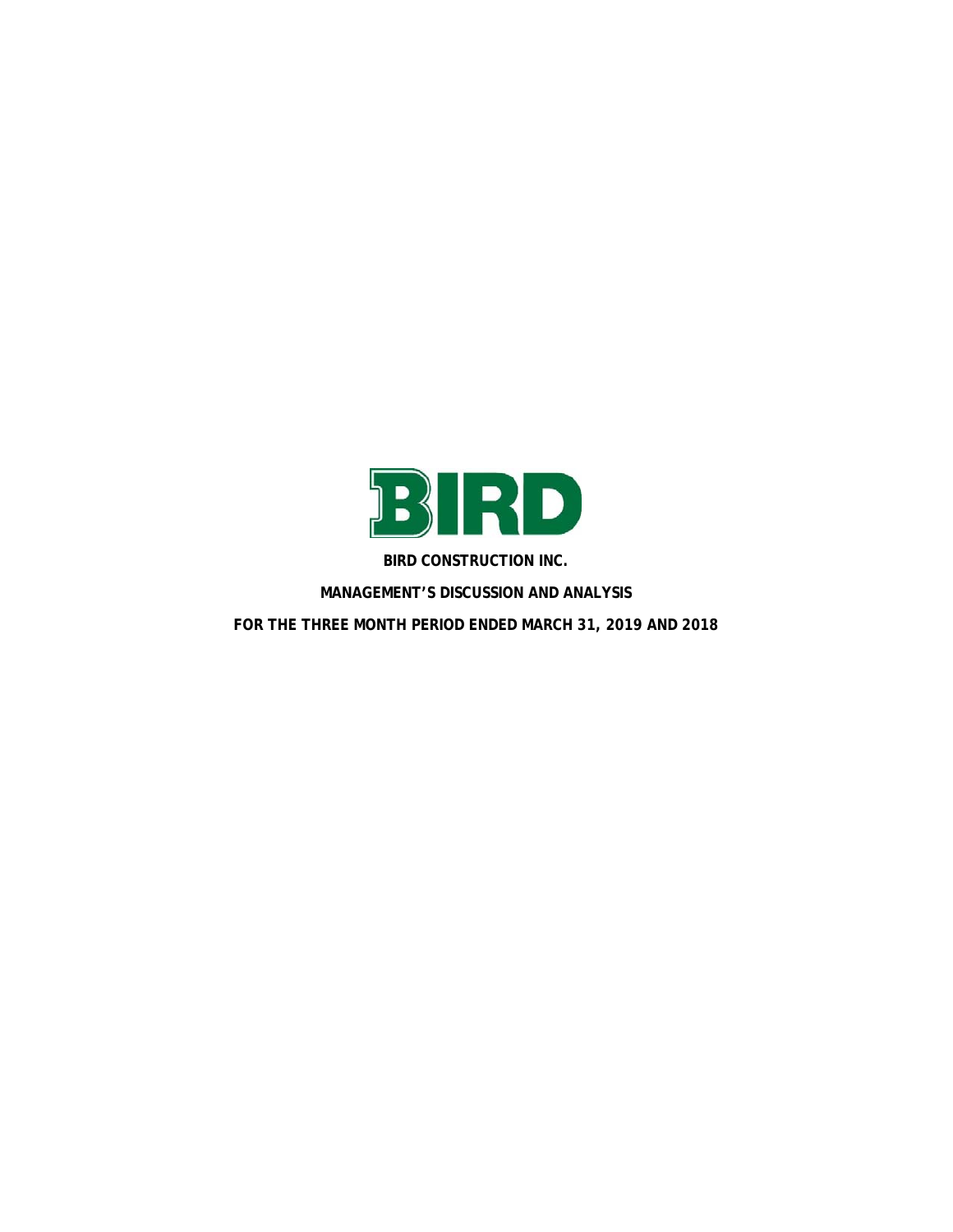# **Management's Discussion and Analysis**

*The following Management's Discussion and Analysis ("MD&A") of Bird Construction Inc.'s ("the Company" or "Bird") financial condition and results of operations should be read in conjunction with the March 31, 2019 consolidated financial statements of Bird Construction Inc. This discussion contains forward-looking information, which are subject to a variety of factors that could cause actual results to differ materially from those contemplated by this information. See "Forward-Looking Information". Some of the factors that could cause results or events to differ from current expectations include, but are not limited to, the factors described under "Risks Relating to the Business" included in the Company's most current Annual Information Form dated March 12, 2019. This MD&A has been prepared as of May 7, 2019. Additional information about the Company is available through the System for Electronic Document Analysis and Retrieval (SEDAR) at www.sedar.com and includes the Company's Annual Information Form and other filings.* 

# **TABLE OF CONTENTS**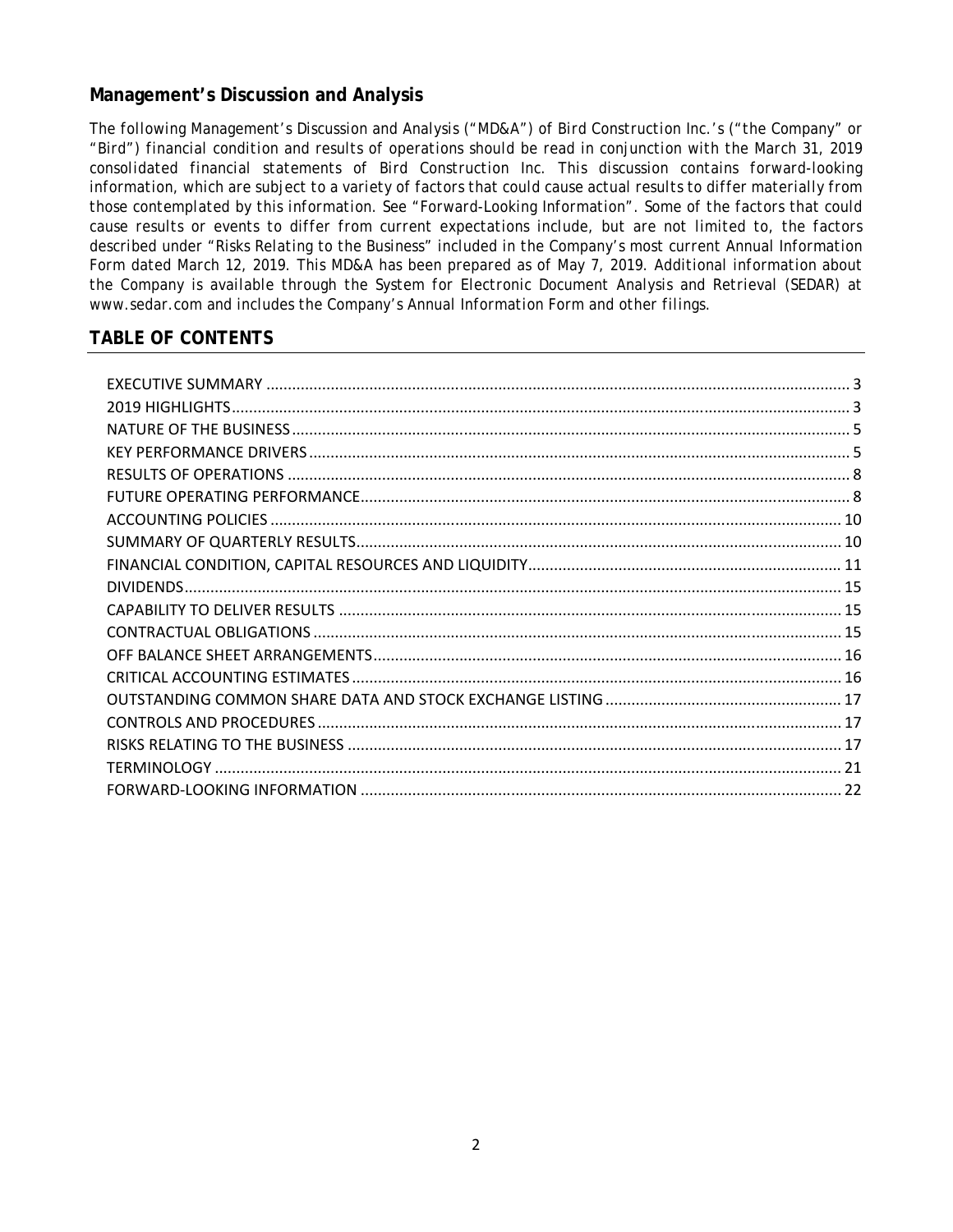# **EXECUTIVE SUMMARY**

|                                                              | For the three months ended March 31, |  |                   |  |  |  |
|--------------------------------------------------------------|--------------------------------------|--|-------------------|--|--|--|
| (in thousands of Canadian dollars, except per share amounts) | 2019                                 |  | 2018              |  |  |  |
| Income Statement Data                                        |                                      |  |                   |  |  |  |
| Revenue                                                      | \$<br>261,777 \$                     |  | 294,422           |  |  |  |
| Net income (loss)                                            | (6, 466)                             |  | (6, 408)          |  |  |  |
| Basic and diluted earnings (loss) per share                  | (0.15)                               |  | (0.15)            |  |  |  |
| Adjusted EBITDA <sup>(1)</sup>                               | (3, 132)                             |  | (5, 230)          |  |  |  |
| Adjusted EBITDA Margin <sup>(1)</sup>                        | (1.2%)                               |  | (1.8%)            |  |  |  |
| Cash Flow Data                                               |                                      |  |                   |  |  |  |
| Net increase (decrease) in cash and cash equivalents during  |                                      |  |                   |  |  |  |
| the period                                                   | (51, 531)                            |  | (50,069)          |  |  |  |
| Cash flows from (used in) operations                         | (60, 604)                            |  | (43, 303)         |  |  |  |
| Addtions to property and equipment <sup>(2)</sup>            | 3,352                                |  | 6,455             |  |  |  |
| Cash dividends paid                                          | 4,145                                |  | 4,145             |  |  |  |
| Cash dividends declared per share                            | 0.10                                 |  | 0.10              |  |  |  |
|                                                              | March 31, 2019                       |  | December 31, 2018 |  |  |  |
| <b>Balance Sheet Data</b>                                    |                                      |  |                   |  |  |  |
| <b>Total assets</b>                                          | 605,072                              |  | 652,021           |  |  |  |
| Working capital                                              | 61,097                               |  | 70,215            |  |  |  |
| Loans and borrowings (current and non-current)               | 31,323                               |  | 21,198            |  |  |  |
| ROU Liabilities (current and non-current)                    | 27,586                               |  | 8,759             |  |  |  |
| Shareholders' equity                                         | 123,673                              |  | 136,229           |  |  |  |

<sup>(1)</sup> Adjusted EBITDA and Adjusted EBITDA Margin are non-GAAP measures and do not have standardized meanings under IFRS. See "Non-GAAP Measures"

 $<sup>(2)</sup>$  Includes computer software purchases classified as intangible assets</sup>

# **2019 HIGHLIGHTS**

- During the first quarter of 2019, the Company recorded a net loss of \$6.5 million on construction revenue of \$261.8 million, compared with net loss of \$6.4 million on \$294.4 million of construction revenue respectively in 2018. Volume and gross profit were negatively impacted in first quarter year-over-year in part due to harsher than expected winter conditions experienced in central Canada that impacted productivity and resulted in some of the work program commencing later than initially planned.
- The first quarter results were also impacted by a Public Private Partnership ("PPP") project that incurred additional cost due to design related scope growth and acceleration expense to meet the scheduled substantial completion date. There were substantial changes to the scope of the project requested by the client that are currently under commercial negotiation. The project is being executed by an office that was previously disclosed as having performance issues that has now been restructured.
- Adjusted EBITDA, which excludes \$1.9 million of severance costs partially attributable to the restructuring of an underperforming office, was a \$3.1 million loss in the first quarter of 2019 compared to a \$5.2 million loss in 2018.
- In 2019, the Company secured \$248.9 million of new contract awards and change orders and executed \$261.8 million of construction revenues. The new contract awards in the first quarter contributed to a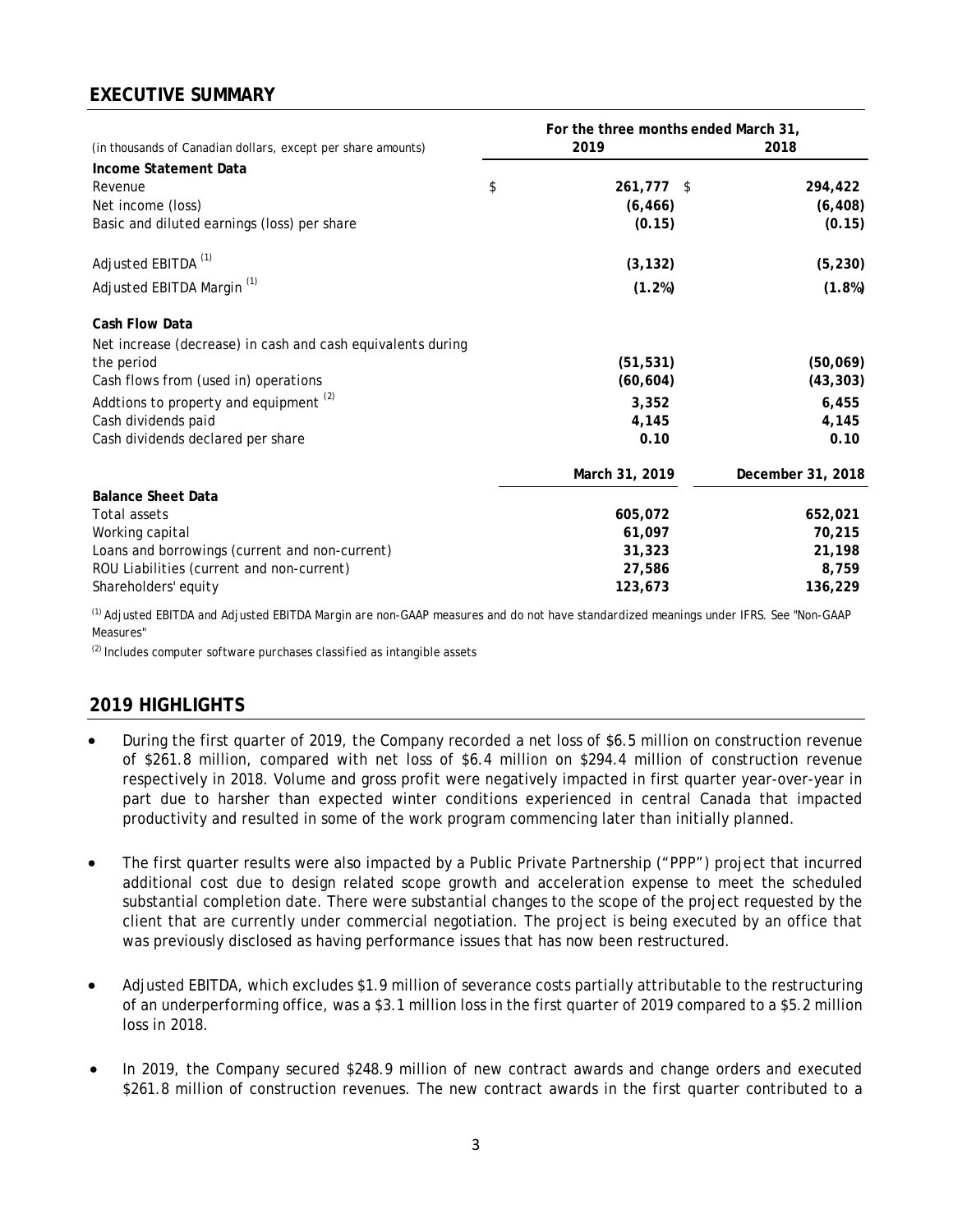Backlog of \$1,283.1 million for the Company at March 31, 2019, essentially stable from Backlog recorded at December 31, 2018.

- In the first quarter of 2019, cash and cash equivalents decreased \$51.8 million net of the effects of foreign exchange to \$107.1 million, from \$158.9 million at the end of 2018. The majority of the decrease in cash and equivalents during the year relate to changes in the non-cash net current asset/liability position which can fluctuate significantly in the normal course of business.
- The Board has declared monthly eligible dividends of \$0.0325 per common share for May, June and July 2019.
- Subsequent to quarter end, the East West Connectors consortium achieved financial close and entered into a project agreement to design, build and finance the Confederation Line Extension (CLE) project in Ottawa, Ontario. The Company, as a lead partner of a joint venture, will enter into a contract with the designbuilder to lead the construction of sixteen light rail transit stations and one light maintenance and storage facility as part of the CLE project. Due to the nature of the preferred subcontractor arrangement between Bird and the design-builder, the contract is not expected to be finalized and executed until 2020, following further advancement of the design, although Bird will begin working on the project immediately.

#### NON-GAAP MEASURES:

Adjusted EBITDA and Adjusted EBITDA margin have no standardized meaning under IFRS and are considered non-GAAP measures. Therefore, these measures may not be comparable with similar measures presented by other companies. Management uses Adjusted EBITDA to assess the operating performance of its business. Management believes that investors and analysts use Adjusted EBITDA and it may provide predictive value to assess the ongoing operations of the business and provides a more consistent comparison between financial reporting periods.

#### Adjusted EBITDA (Non-GAAP information):

(in thousands of Canadian dollars)

|                                                       |          | For the three months ended March 31, |
|-------------------------------------------------------|----------|--------------------------------------|
|                                                       | 2019     | 2018                                 |
| Net income (loss)<br>\$                               | (6, 466) | (6, 408)<br>\$                       |
| Income tax expense (recovery)<br>Add:                 | (2, 395) | (2, 409)                             |
| Depreciation and amortization<br>Add:                 | 3,219    | 3,194                                |
| Add: Finance and other costs                          | 1,452    | 945                                  |
| Less: Finance income                                  | (578)    | (326)                                |
| Add: Loss/(gain) on sale of property and equipment    | (235)    | (226)                                |
| Add: Restructuring and severance costs <sup>(1)</sup> | 1,871    |                                      |
| <b>Adjusted EBITDA</b>                                | (3, 132) | (5, 230)<br>\$                       |
| Adjusted EBITDA Margin <sup>(2)</sup>                 | (1.2%)   | (1.8%)                               |

Notes:

 $<sup>(1)</sup>$  Restructuring and severance costs did not meet the criteria to be classified under restructuring costs as defined in</sup> accordance with IFRS.

 $<sup>(2)</sup>$  Calculated as Adjusted EBITDA divided by Revenue</sup>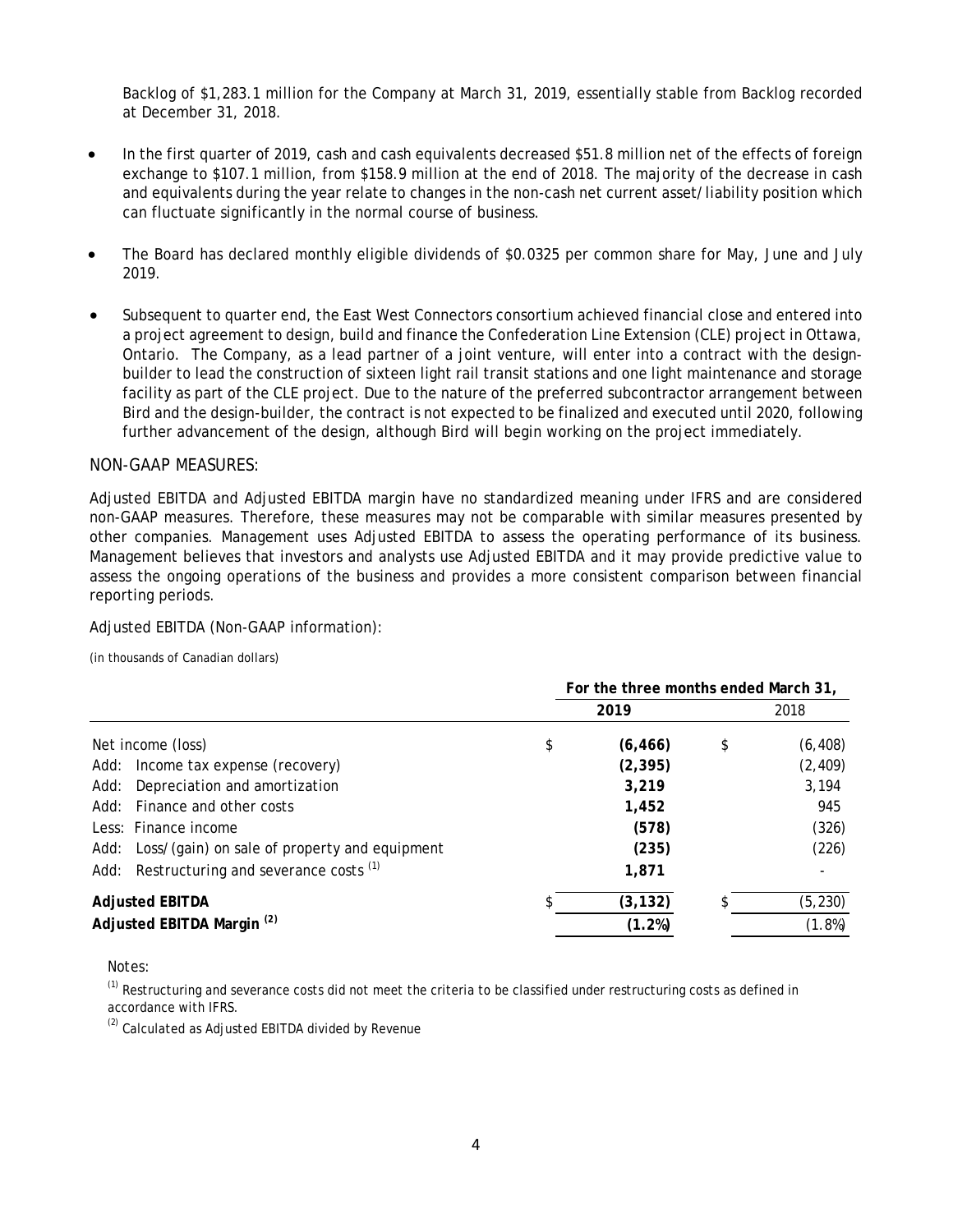# **NATURE OF THE BUSINESS**

The Company operates as a general contractor in the Canadian construction market with offices in: St. John's, Halifax, Saint John, Wabush, Montreal, Ottawa, Toronto, Winnipeg, Calgary, Edmonton, and Vancouver. The Company and its predecessors have been in operation for 99 years. The Company focuses primarily on projects in the industrial, commercial and institutional sectors of the general contracting industry. Within the industrial sector, Bird constructs industrial buildings and performs civil construction operations including site preparation, concrete foundations, metal & modular fabrication, mechanical process work, underground piping and earthwork for clients primarily operating in the oil and gas, liquefied natural gas (LNG), mining and nuclear sector. Within the institutional sector, Bird constructs hospitals, post-secondary education facilities, schools, prisons, courthouses, government buildings, retirement and senior housing, as well as environmental facilities that include water and wastewater treatment centres, composting facilities and biosolids treatment and management facilities. Within the commercial sector, Bird's operations include the construction and renovation of shopping malls, big box stores, office buildings, hotels and selected mixed-use high-rise condominiums and apartments. The Company has developed expertise in the construction of vertical elements and overall management of transportation related projects and will continue to enhance our abilities in this market. Bird also invests in equity in PPP projects as a means to support construction operations. In all sectors, Bird contracts with its clients using a combination of fixed price, unit price, design-build, PPP, cost reimbursable (such as cost plus, construction management and integrated project delivery ("IPD") methods).

While Bird self-performs some elements of its projects, particularly in the industrial market and in conjunction with its civil construction and contract mining operations, a significant portion of the overall construction risk rests with Bird's subcontractors. The scope of work of each subcontractor is generally defined by the same contract documents that form the basis of the Company's agreements with its clients. The terms of the agreements between the Company and its clients are generally replicated in the agreements between the Company and its subcontractors. These "flow-down" provisions substantially mitigate the risk borne by the Company. Depending on the value of the work, the Company may require bonds or other forms of contract security including enrolling our subcontractors in Bird's subcontractor default insurance program which will mitigate exposure to possible additional costs should a subcontractor not be able to meet its contractual obligations. Bird's primary constraint on growth is the ability to secure new work at reasonable margins and the availability of qualified professional staff who can be assigned to manage the projects.

# **KEY PERFORMANCE DRIVERS**

Securing profitable construction contracts and then controlling the costs during the execution of that work are the key drivers of success for the Company, combined with a strong balance sheet and ensuring the safety of its workers.

### **Securements and Backlog**

To achieve this, new work must be available, which is a function of the general state of the economy. In periods of strong economic growth, capital spending will generally increase and there will be more opportunities available in the construction industry. In economic downturns, fewer opportunities typically exist and competition for those opportunities becomes more intense, generally resulting in lower Gross Profit Percentages. The Company must be successful in securing profitable work in various economic conditions. The construction industry is highly fragmented and accordingly, the Company competes with a number of international, national, regional and local construction firms. One of the Company's competitive advantages rests in its long-standing reputation for successfully delivering high quality projects that fully meet the needs of the customer, which enables the Company to secure repeat business from existing clients and win work with new clients.

The Company's success in securing work is also reflected in the value of the Backlog. The Company's Backlog of \$1,283.1 million at March 31, 2019 is stable compared with \$1,295.9 million at December 31, 2018. Bird previously announced it was selected as first negotiations proponent as part of the CBS Joint Venture to execute, under an IPD contract model, for the construction of the Advanced Nuclear Materials Research Centre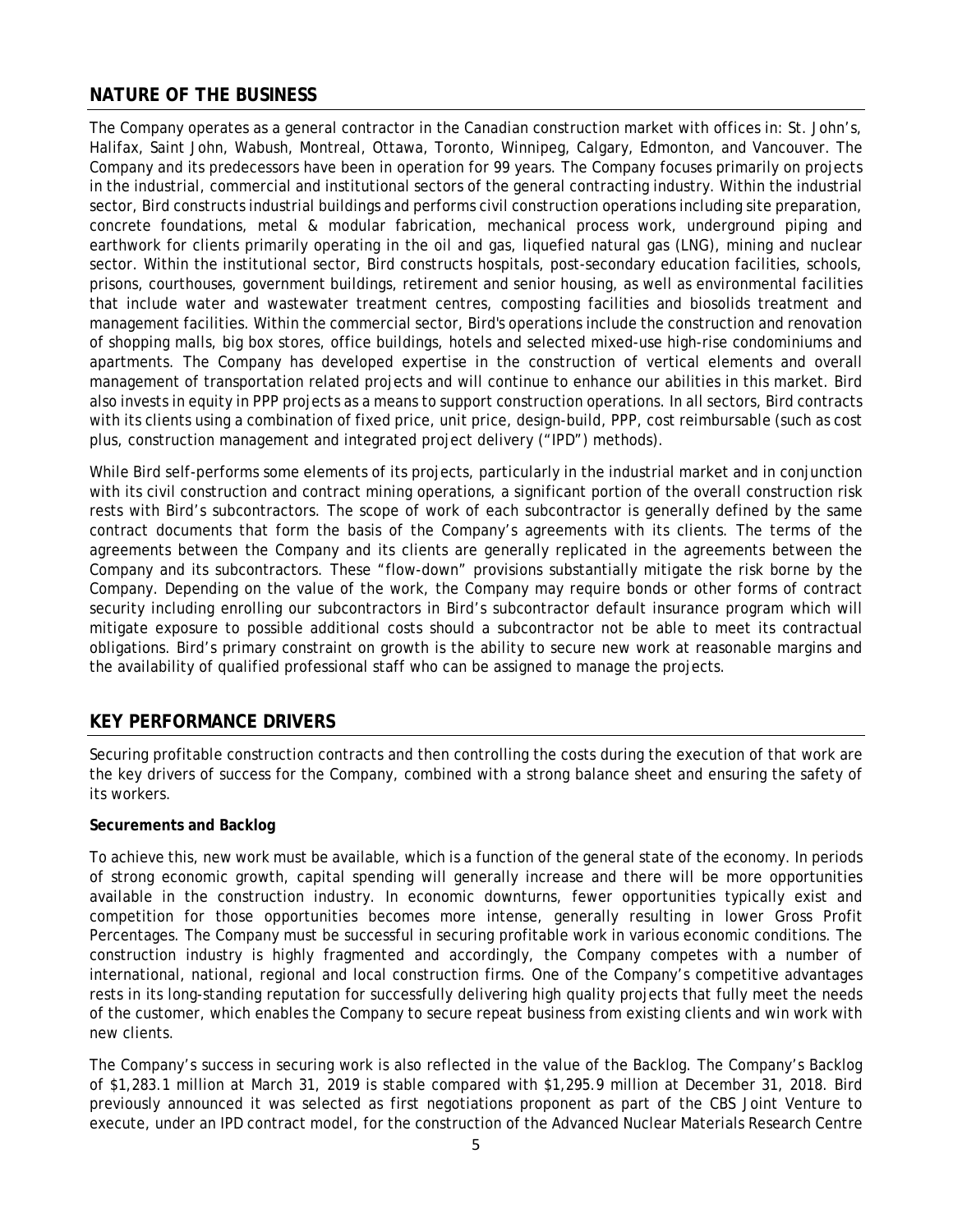for Canadian Nuclear Labs ("CNL") located in Chalk River, Ontario. Bird is part of the joint venture that will lead the construction of the project. The Advanced Nuclear Research Centre is not yet included in Backlog as the contract will be finalized following the validation phase.

| (in thousands of Canadian dollars) |  | March 31, | March 31, |           |  | December 31, |  |  |
|------------------------------------|--|-----------|-----------|-----------|--|--------------|--|--|
|                                    |  | 2019      | 2018      |           |  | 2018         |  |  |
| <b>Backlog</b>                     |  | 1,283,100 |           | 1,296,800 |  | 1,295,940    |  |  |

#### **Gross Profit Percentage**

Once the Company has secured a contract, the profitability of that contract, measured by the Gross Profit Percentage, is primarily a function of management's ability to control costs, achieve productivity objectives associated with the contract and resolve outstanding commercial issues as they arise. The following table shows the Gross Profit Percentage realized by the Company in the comparative periods.

|                                | Three months ended | Three months ended | Year ended |
|--------------------------------|--------------------|--------------------|------------|
|                                | March 31, 2019     | March 31, 2018     | 2018       |
|                                |                    |                    |            |
| <b>Gross Profit Percentage</b> | 2.4%               | 2.4%               | 4.2%       |

During the first quarter of 2019 the Company realized a Gross Profit Percentage of 2.4% compared with 2.4% in the first quarter of 2018. The low gross profit and Gross Profit Percentage in both the first quarter of 2019 and 2018 are a result of different factors. In the first quarter of 2018, the Company incurred additional costs, including financing costs from lenders, on a PPP project that was late in achieving substantial completion. In the first quarter of 2019, there was one PPP project that is being led by an office that was previously disclosed as having performance issues that incurred additional cost due to design related scope growth and acceleration expense to meet the scheduled substantial completion date. There were substantial changes to the scope of the project requested by the client that are currently under commercial negotiation. The underperforming office has now been restructured. Further impacting gross profit and Gross Profit Percentage in 2019 was lower volumes in the work programs due to harsher than expected winter conditions experienced in central Canada.

### **Financial Condition**

The Company requires adequate working capital and equity retained in the business to support its ongoing operations, including surety and contract security requirements. The Company continually monitors the adequacy of its working capital and equity to satisfy contract security needs. The Company believes it has sufficient working capital to support its current contract requirements. The Company has submitted proposals and is waiting for the clients' award decision on several large opportunities that if, contracted to the Company, would significantly increase Backlog. If the Company is successful in securing these larger opportunities, the Company has access to adequate financing.

The following shows the working capital and shareholders' equity of the Company in the comparative reporting periods.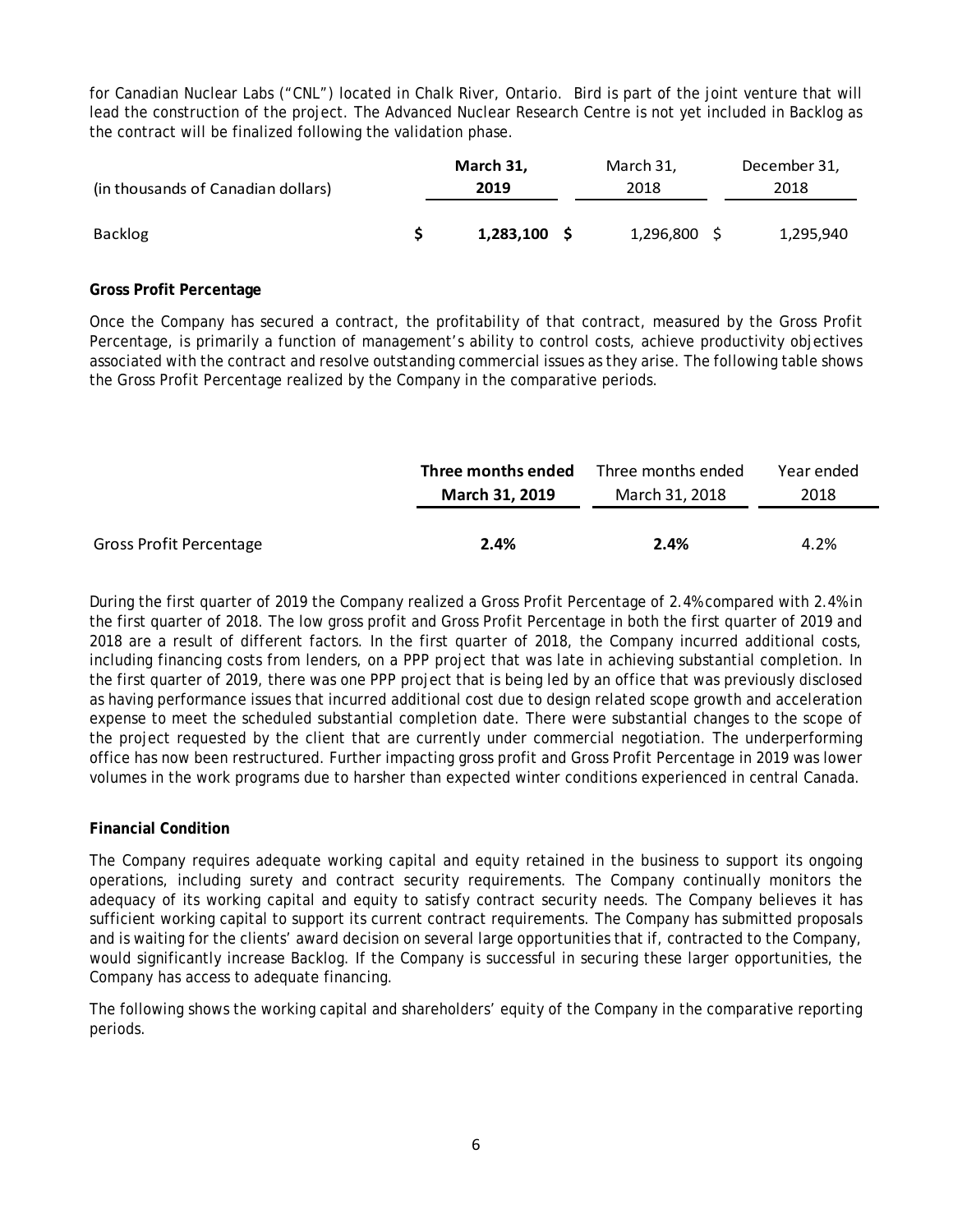| (in thousands of Canadian dollars) | March 31,<br>2019 | March 31,<br>2018 | December 31,<br>2018 |         |  |
|------------------------------------|-------------------|-------------------|----------------------|---------|--|
| Working capital                    | 61.097            | $67,149$ \$       |                      | 70,215  |  |
| Shareholders' equity               | $123,673$ \$      | $143,264$ \$      |                      | 136,229 |  |

At March 31, 2019, the Company had working capital of \$61.1 million compared with \$70.2 million at December 31, 2018, a decline of \$9.1 million. In 2019, the Company experienced a net loss of \$6.5 million, paid dividends of \$4.1 million, recognized \$3.0 million of current right-of-use liabilities on adoption of IFRS 16 on January 1, 2019, and had a net increase of equipment and intangible assets of \$1.0 million and a net \$1.7 million change in deferred taxes, all of which served to reduce working capital. This was partially offset by an increase in cash of \$7.2 million from a net increase to non-current loans and borrowings.

The \$12.6 million decrease in the amount of the Company's shareholders' equity since December 31, 2018 is a result of a \$2.0 million reduction to retained earnings on the adoption of IFRS 16 on January 1, 2019, the \$4.2 million dividends declared in 2018, and the net loss of \$6.5 million in the first quarter of 2019.

### **Safety**

At Bird, ensuring that all work on its sites is executed to exacting quality standards begins with its commitment to creating and sustaining a culture in which the identification, assessment, and elimination or control of hazards and risks is incorporated into every aspect of our operations. The Company calls this Safe Production, and it is a cornerstone of its operational philosophy and approach.

Ensuring that all workers leave the Company's jobsites everyday just as healthy and safe as when they arrived is a shared commitment and by working collaboratively with its employees and subcontractors to achieve this, the Company minimizes risk and creates the appropriate conditions for the safe execution of construction activity - on time, on budget, and to its client's satisfaction. Bird believes this shared commitment is critical to its overall success. It is how the Company works.

The Company's robust orientation and training programs and its ongoing communication and engagement activities, encourage all workers to actively contribute to and continuously improve its safety program. This helps to ensure its workers leave work healthy and safe every day and helps contribute to its overall operational excellence.

At Bird, Safe Production is not just a vision or a philosophy, it is a daily routine practiced with discipline and rigor on all its job sites. As part of the Safe Production strategic initiative, the Company completed an organization wide Safety Culture Assessment in the third quarter of 2017 which has formed the basis for the development of a long-term safety strategy for the organization.

To the end of March 31, 2019, Bird executed 849,489 man-hours of work, incurring zero lost time incidents  $(LTI)$ .

|               | Three months ended | Three months ended | Year ended        |  |  |
|---------------|--------------------|--------------------|-------------------|--|--|
|               | March 31, 2019     | March 31, 2018     | December 31, 2018 |  |  |
| LTI frequency | 0.00               | 0.00               | 0.00              |  |  |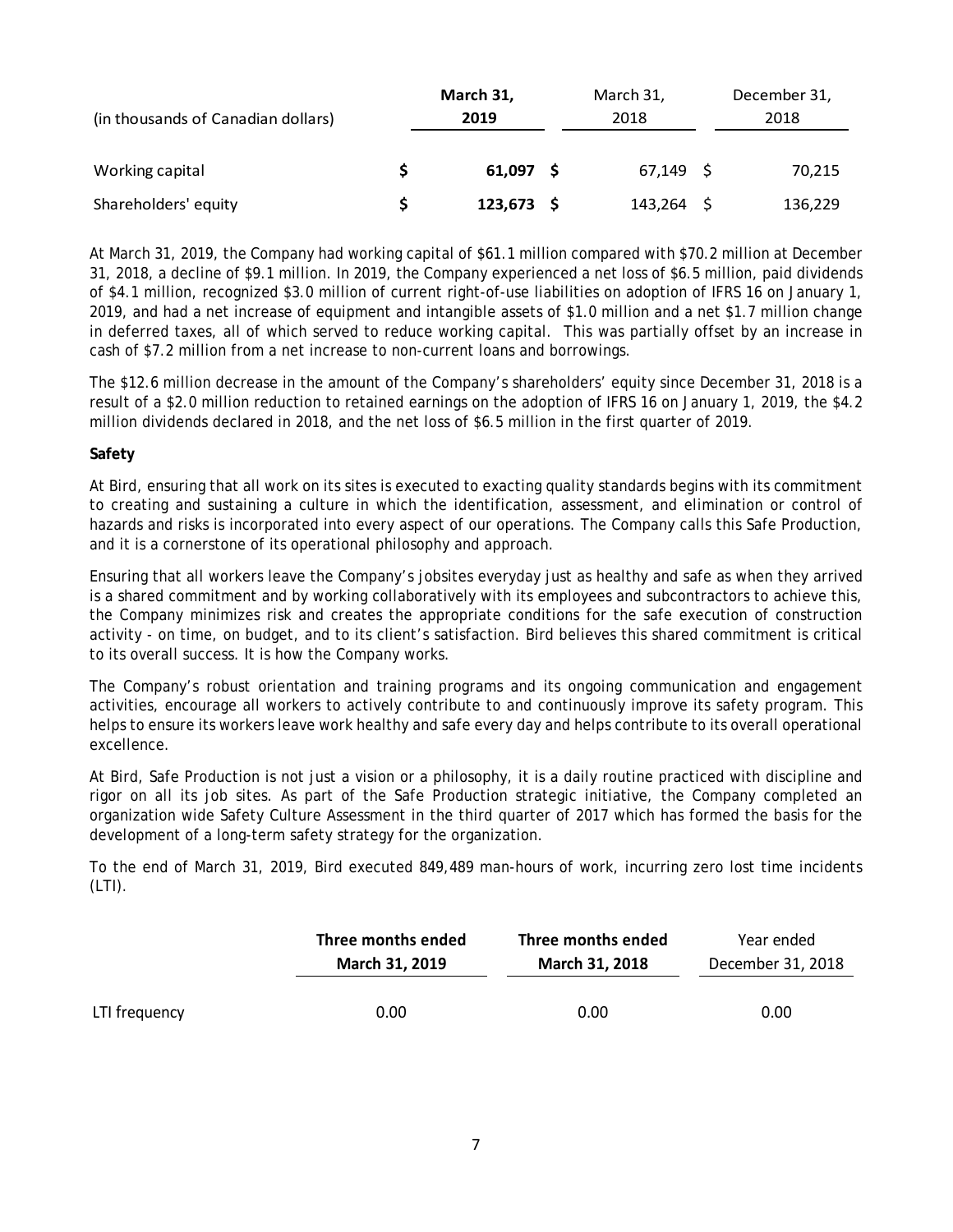## **RESULTS OF OPERATIONS**

# **THREE MONTHS ENDED MARCH 31, 2019 COMPARED WITH THREE MONTHS ENDED MARCH 31, 2018**

During the first quarter of 2019, the Company recorded a net loss of \$6.5 million on construction revenue of \$261.8 million compared with a net loss of \$6.4 million on \$294.4 million of construction revenue in 2018. The net loss in first quarter of 2019 was primarily driven by lower volumes in the work programs due to harsher than expected winter conditions experienced in central Canada that impacted productivity and resulted in some of the work program commencing later than initially planned.

The Company's 2019 first quarter gross profit of \$6.3 million was \$0.8 million or 11.2% lower than the \$7.1 million recorded a year ago. The decrease in the amount of first quarter 2019 gross profit was driven by lower construction revenues year-over-year. The Company's first quarter 2019 Gross Profit Percentage of 2.4% was flat compared with the Gross Profit Percentage recorded a year ago. In the first quarter of 2019, there was one PPP project that is being led by an office that was previously disclosed as having performance issues that incurred additional cost due to design related scope growth and acceleration expense to meet the scheduled substantial completion date. There were substantial changes to the scope of the project requested by the client that are currently under commercial negotiation. The first quarter of 2018 was impacted by a PPP project that achieved substantial completion late in the first quarter of 2018. While the Company incurred additional escalation costs and financing costs from lenders, the Company was more significantly impacted by the adoption of IFRS 15, Revenue from Contracts with Customers, and the change in treatment of variable consideration. Commercial negotiations are ongoing related to this project.

Income from equity accounted investments in the first quarter of 2019 was \$0.7 million, compared with \$0.2 million in same period of 2018. The income in first quarter of 2019 was primarily driven by the earnings from non-PPP equity accounted entities.

In the first quarter of 2019, general and administrative expenses of \$15.0 million (5.7% of revenue) were \$0.6 million lower than \$15.6 million (5.3% of revenue) in the comparable period a year ago. During the first quarter, the Company had minimal third-party pursuit costs which were \$1.4 million lower than the amount recorded in 2018. Partially offsetting this positive variance was a lower foreign exchange gain of \$0.4 million. Compensation expense was \$0.6 million higher than the amount recorded a year ago, primarily due \$1.9 million of severance costs that is partially attributable to the restructuring of an underperforming office which is in part offset by a gain recorded in the total return swap program resulting from the increase in the Company's share price.

Finance income of \$0.6 million in the first quarter of 2019 was \$0.3 million higher than the \$0.3 million recorded in the same period of 2018.

Finance and other costs of \$1.5 million were \$0.6 million higher than the \$0.9 million reported in the first quarter of 2018. The increase is due to a \$0.4 million higher loss on the mark-to-market of interest rate swaps, which will reverse back to income through the life of the derivative tied to project completion. In addition, interest costs increased due to higher loans and borrowings and interest rates, and interest costs recognized upon adoption of IFRS 16.

In the first quarter of 2019, income tax recovery was \$2.4 million, which is comparable to the first quarter of 2018.

## **FUTURE OPERATING PERFORMANCE**

At March 31, 2019, the Company was carrying a Backlog of \$1,283.1 million, which is essentially stable from that recorded at December 31, 2018. The embedded margin in the Backlog is higher as compared to a year ago and is derived from a more diversified work program with securements across a broad range of market sectors and with a more balanced risk profile.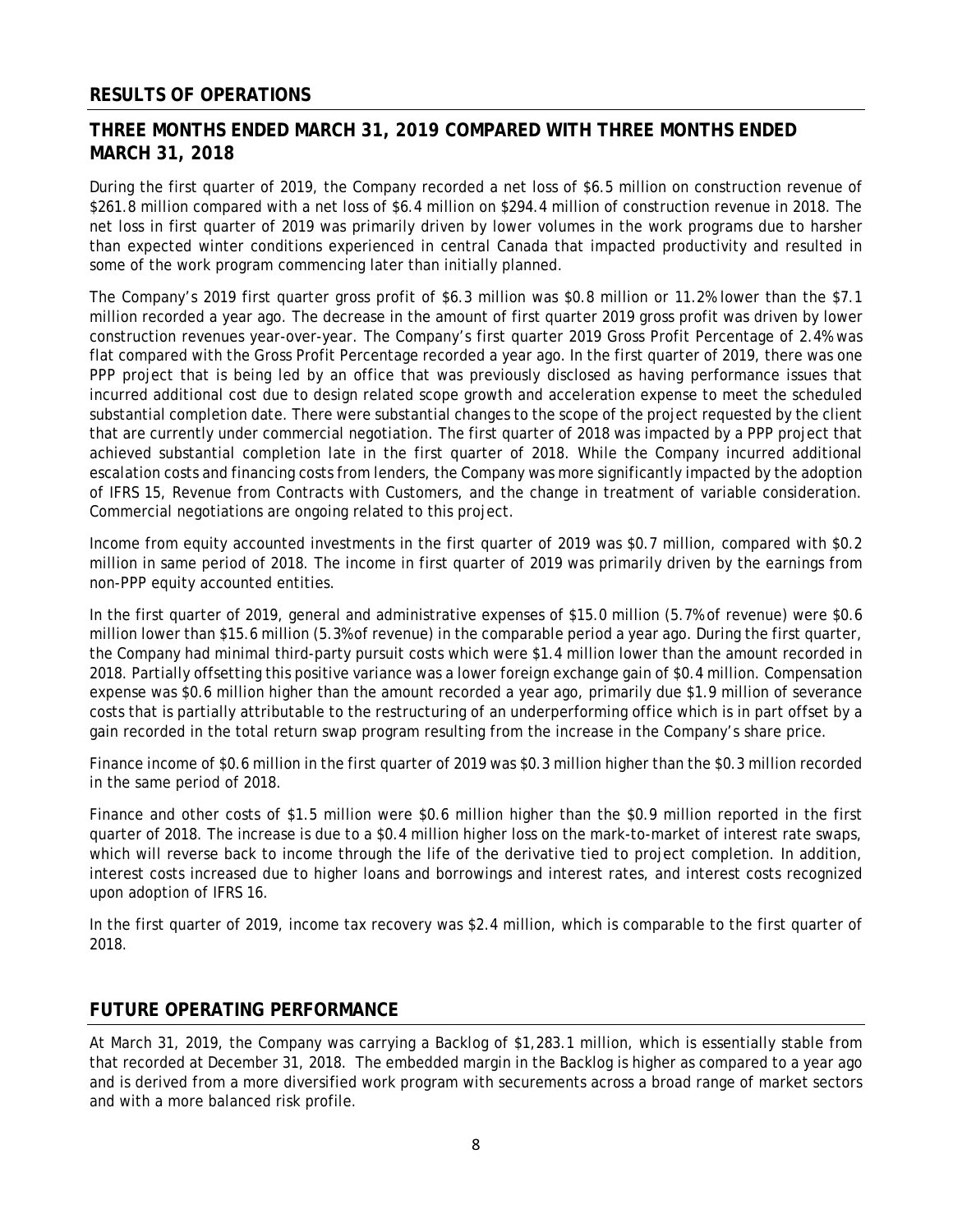At March 31, 2019, the Company had greater than \$225 million in projects that have been awarded or in which the Company has been named as the primary negotiation proponent that are yet to be contracted. The most significant is the Advanced Nuclear Materials Research Centre for Canadian Nuclear Laboratories (CNL) located in Chalk River, Ontario, a project expected to be contracted in the third quarter of 2019 following the completion of the validation phase. In addition, the Company is in the pre-construction phase for over \$200 million in institutional projects in British Columbia that are anticipated to proceed to construction by the third quarter of the year, although only a small fraction of that number will be included in Backlog due to the agency nature of the construction management contract delivery model. The Company has a higher than normal level of pre-construction activities broadly ongoing that have yet to convert into contracts, and while this strengthens the longer-term outlook, the opportunity cost impacts shorter term results, primarily due to the allocation of key resources to projects that are not yet generating gross profits.

Subsequent to quarter end, the East West Connectors consortium achieved financial close and entered into a project agreement to design, build and finance the Confederation Line Extension (CLE) project in Ottawa, Ontario. The Company, as a lead partner of a joint venture, will enter into a contract with the design-builder to lead the construction of sixteen light rail transit stations and one light maintenance and storage facility as part of the CLE project. Due to the nature of the preferred subcontractor arrangement between Bird and the design-builder, the contract is not expected to be finalized and executed until 2020, following further advancement of the design. However, the Company will immediately allocate resources to the project to support design development and work on pre-construction activities. This project will increase the Company's value of awarded but not contracted opportunities to approximately \$600 million as of May 7, 2019.

With respect to the PPP market, the pipeline of projects remains healthy with a mix of opportunities primarily comprised of larger scale transportation projects and relatively smaller scale environmental projects. As of March 31, 2019, the Company, in a preferred subcontract arrangement to a consortium, was in active pursuit of an LRT project that is expected to be submitted in the second quarter of 2019 and was shortlisted for two smaller environmental projects and is awaiting the request for proposals, although timing remains uncertain. The Company also submitted responses for two requests for qualifications and was active in responding to one other. The award of any of these project opportunities will primarily benefit 2020 and beyond.

In terms of ongoing projects, the Company experienced additional costs in the first quarter related to a challenging project in a previously disclosed underperforming office, which has now been restructured. There is risk that this project could experience additional margin erosion in the year, which could weigh on overall results. The project is scheduled to achieve substantial completion in 2019.

Despite this setback, the Company expects to have a work program in 2019 that is more balanced and diversified than it has been over the past several years, supporting progress towards higher levels of profitability and growth. Management expects to see the work on the Cedar Valley Lodge to continue to ramp up through the second quarter and start to contribute to earnings, although meaningful contribution from this project will not happen until the third quarter when the project is at close to full production. The Company expects to see an improvement in earnings attributable to its higher margin self-perform industrial work program through the year and anticipates more broadly a double-digit year-over-year revenue growth in 2019. Due to the combination of timing of bids and generally the smaller scale of the projects anticipated to be in active pursuit in 2019, the Company expects third-party pursuit costs to return to more modest levels. Taking into consideration the Company's first quarter results, the current Backlog and the pending conversions of awarded projects into Backlog, the Company expects that the ramp up to its historical earnings in the range of \$25 million will be delayed into 2020..

### **Backlog**

During the first quarter of 2019, the Company secured a net \$248.9 million in new construction contracts (including change orders to existing contracts) and put in place \$261.8 million of work resulting in a Backlog at March 31, 2019 of \$1,283.1 million. The following table outlines the changes in the amount of the Company's Backlog throughout the current and prior fiscal year.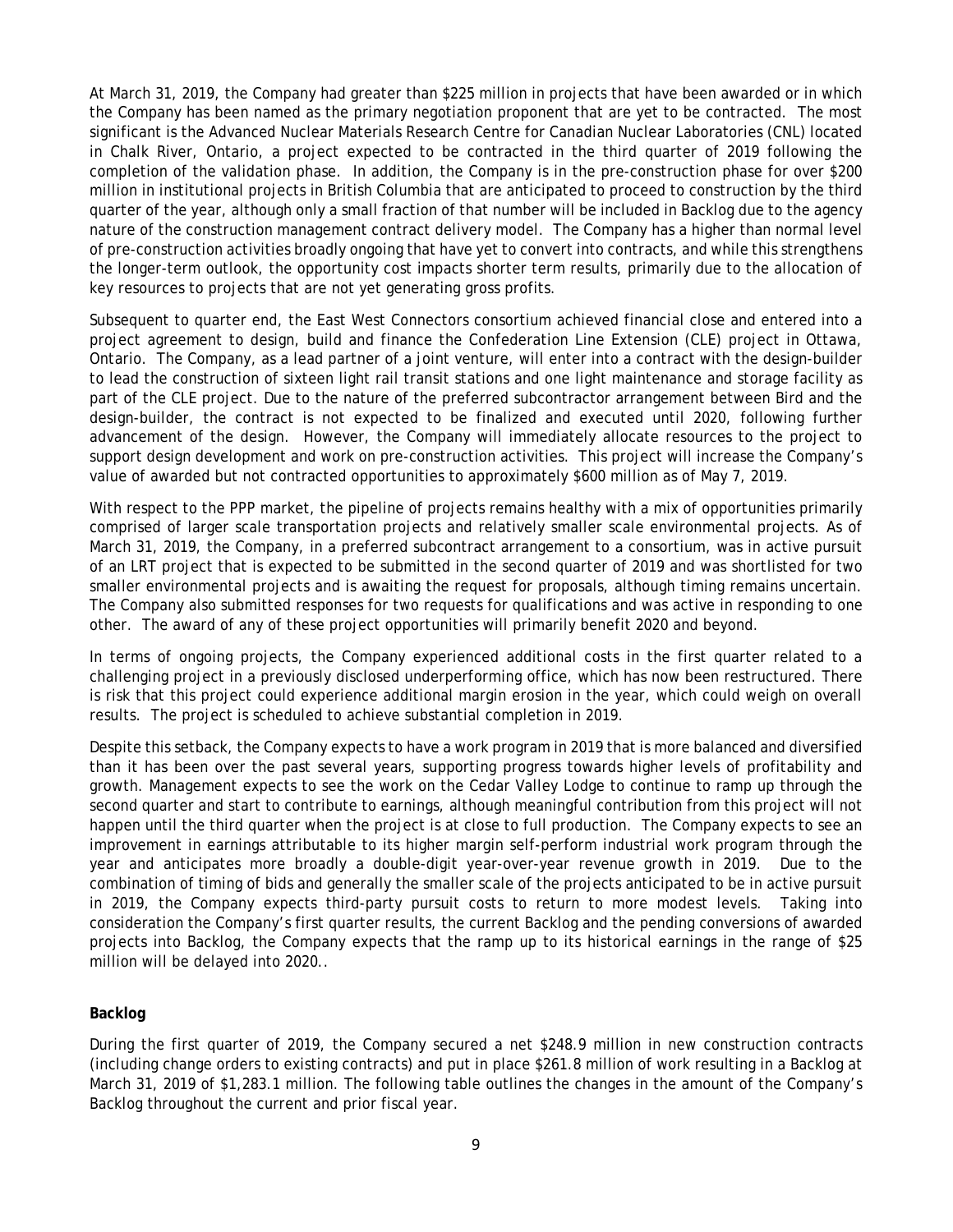| Backlog                                   |    |            |
|-------------------------------------------|----|------------|
| (in millions of Canadian dollars)         |    |            |
| December 31, 2017                         | \$ | 1,186.0    |
| Securement and change orders in 2018      |    | 1,491.7    |
| Realized in construction revenues in 2018 |    | (1, 381.8) |
| December 31, 2018                         | S  | 1,295.9    |
| Securement and change orders in 2019      |    | 248.9      |
| Realized in construction revenues in 2019 |    | (261.8)    |
| March 31, 2019                            | ፍ  | 1,283.1    |
|                                           |    |            |

## **ACCOUNTING POLICIES**

The Company's significant accounting policies are outlined in the notes to the audited December 31, 2018 and 2017 Consolidated Financial Statements. The consolidated financial statements were prepared using the same accounting policies as our 2018 consolidated financial statements except for new accounting standards adopted January 1, 2019: IFRS 16 Leases and IFRIC 23 Uncertainty over income tax treatments. Refer to the notes to the unaudited interim condensed consolidated financial statements at March 31, 2019 for a summary of these new accounting standards.

#### **Future accounting changes**

#### **Amendments to IFRS 3 – Definition of a Business**

On October 22, 2018, the IASB issued amendments to IFRS 3 Business Combinations, that seek to clarify whether a transaction results in an asset or a business acquisition. The amendments apply to businesses acquired in annual reporting periods beginning on or after January 1, 2020. Earlier application is permitted. The definition of a business is narrower which could result in fewer business combinations being recognized. The Company will adopt the amendments to IFRS 3 on a prospective basis on January 1, 2020.

#### **SUMMARY OF QUARTERLY RESULTS**

The table below summarizes the results for the eight most recent quarters. The Company experiences more seasonality in its business in the first quarter and early second quarter as a result of a more annualized nature of its mining work program and the timing of new project starts in its industrial work program. Contracts typically extend over several quarters and often over several years. For purposes of quarterly financial reporting, the Company must estimate the cost required to complete each contract to assess the overall profitability of the contract and the amount of gross profit to recognize for the quarter. Such estimating includes contingencies to allow for certain known and unknown risks. The magnitude of the contingencies will depend on the nature and complexity of the work to be performed. As the contract progresses and remaining costs to be incurred and risk exposures become more certain, contingencies will typically decline or have been utilized, although certain risks will remain until the contract has been completed, and even beyond. In some cases, variations in earnings may occur where costs incurred to date may be recoverable from insurance policies or claims to customers at a future date but cannot be recorded in the current quarter. In the case of insurance claims, financial recovery is not recorded until certainty of the recovery is attained, in accordance with the Company's contingent asset accounting policy. Or in the case of claims to customers that are considered constrained variable consideration, revenue is not recorded until it is highly probable that there will not be a significant reversal of cumulative revenue to date, in accordance with the Company's revenue recognition accounting policy. As a result, earnings may fluctuate significantly from quarter-to-quarter, depending on whether large and/or complex contracts are completed or nearing completion during the quarter, or have been completed in a prior quarter, and may fluctuate based on timing of resolution of claims.

There are also several other factors that can affect the Company's revenues and profit from quarter-to-quarter. These include the timing of contract awards, the value of subcontractor billings and project scheduling.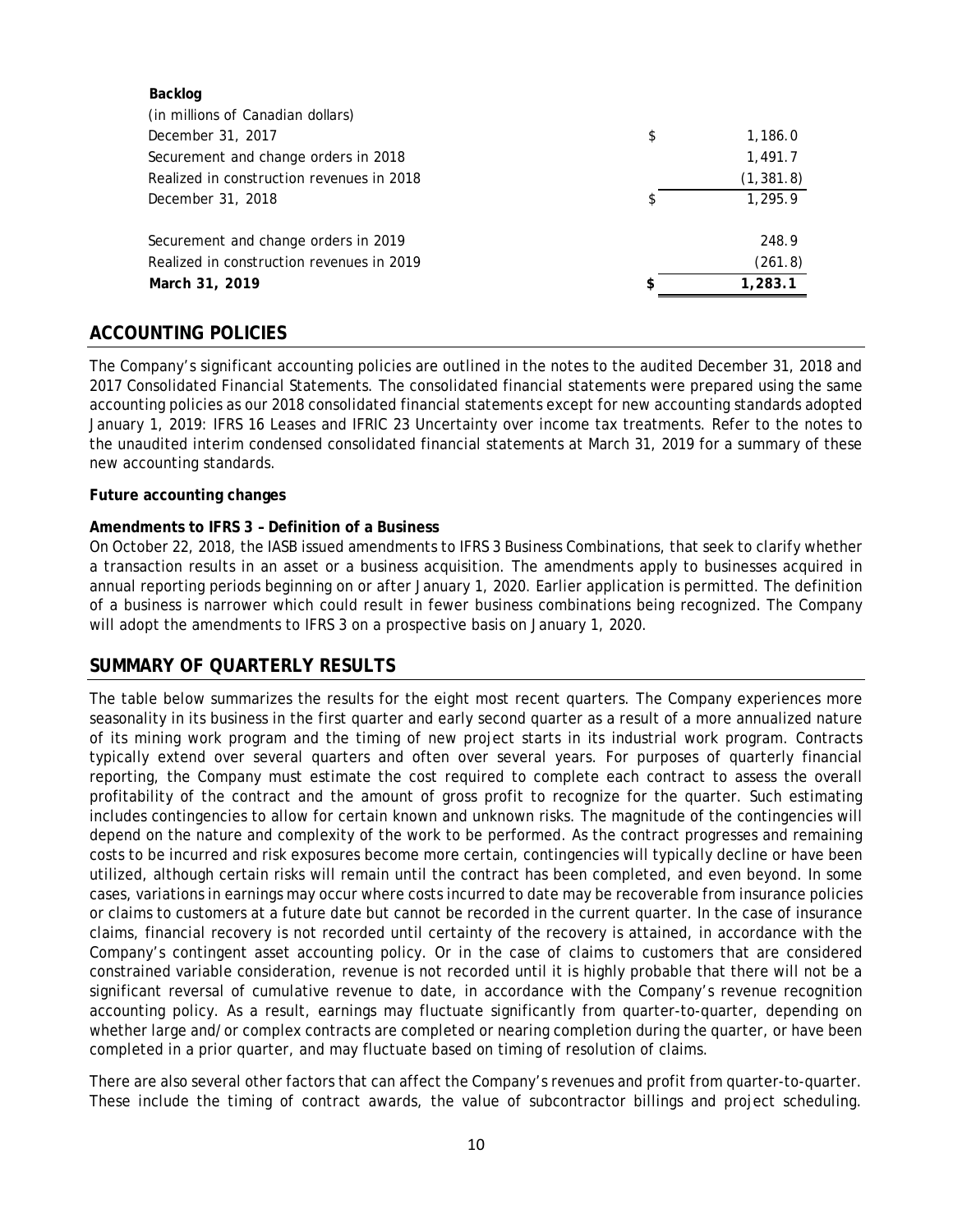Management does not believe that any individual factor is responsible for changes in revenue from quarter-toquarter, except for seasonality in the first quarter of each year.

(in thousands of Canadian dollars, except per share amounts)

|                             |         | 2017    |         |          |          | 2019    |         |          |
|-----------------------------|---------|---------|---------|----------|----------|---------|---------|----------|
|                             | Q2      | Q3      | Q4      | Q1       | Q2       | Q3      | Q4      | Q1       |
| Revenue                     | 350,339 | 388,808 | 365,552 | 294,422  | 320,126  | 381,382 | 385,854 | 261,777  |
| Net income/ (loss)          | 3.168   | 5,894   | .990    | (6, 408) | (5, 344) | 4,360   | 6,379   | (6, 466) |
| Earnings / (loss) per share | 0.07    | 0.14    | 0.05    | (0.15)   | (0.13)   | 0.10    | 0.15    | (0.15)   |

# **FINANCIAL CONDITION, CAPITAL RESOURCES AND LIQUIDITY**

The following table presents a summary of the Company's financial condition for the periods indicated.

| (in thousands of Canadian dollars) | March 31,<br>2019 | December 31,<br>2018 |
|------------------------------------|-------------------|----------------------|
| <b>Financial Position Data</b>     |                   |                      |
| Cash and cash equivalents          | \$<br>107,141     | \$<br>158,920        |
| Non-cash working capital           | (46, 044)         | (88, 705)            |
| Working capital                    | 61.097            | 70,215               |
| Non-current loans and borrowings   | 26,259            | 19,047               |
| Non-current ROU liabilities        | 21,355            | 5,706                |
| Shareholders' equity               | 123,673           | 136,229              |

The Company has adequate amounts of both working capital and equity and expects to be able to maintain its current dividend rate until earnings are rebuilt to pre-2017 levels, anticipated to result from progress executing the Company's diversification strategy. As a component of working capital, the Company maintains a balance of cash and cash equivalents. At March 31, 2019, this balance amounted to \$107.1 million. Included in cash and cash equivalents is \$48.0 million of cash in special purpose joint operation bank accounts (\$43.2 million at December 31, 2018).

The non-cash net current asset/liability position was in a net liability position of \$46.0 million at March 31, 2019, compared to a net liability position of \$88.7 million at December 31, 2018. This decrease in the net liability position utilized \$42.7 million of cash in the year. The adoption of IFRS 16 on January 1, 2019 added \$3.0 million of current right-of-use liabilities, reducing working capital with no impact to cash. The net loss of \$6.5 million, payment of dividends of \$4.1 million, net increase in equipment and intangible assets of \$1.0 million, and a \$1.7 million decrease in deferred taxes reduced working capital. An increase in cash from an increase to non-current loans and borrowings of \$7.2 million partially offset the reductions to working capital. The above changes are the primary drivers for the net decrease in working capital of \$9.1 million in 2019.

The non-cash net current asset/liability position fluctuates significantly in the normal course of business from period to period, primarily due to timing differences between the settlement of payables due to subcontractors and suppliers, billings and collection of receivables from clients, and the timing of settlement of income taxes payable. The Company's cash balances absorb these fluctuations with no net impact to the Company's net working capital position or ability to access contract surety support. The Company believes it has sufficient working capital to support its current contract requirements. The Company has submitted proposals and is waiting for the clients' award decision on several large opportunities that if contracted to the Company would significantly increase Backlog. If the Company is successful in securing these larger opportunities, the Company has access to adequate financing from its lead banking partner.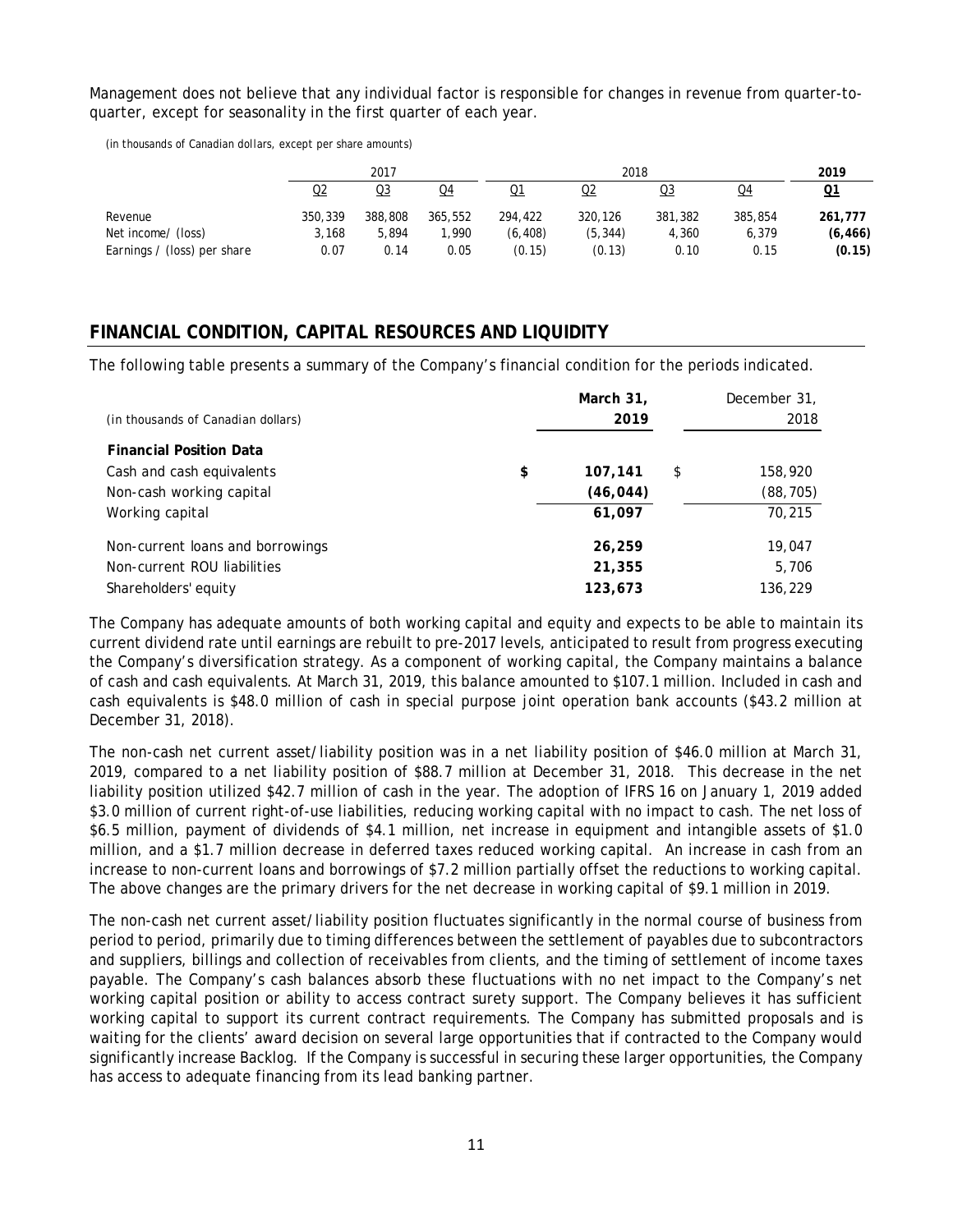### **Credit Facilities**

The Company has a number of credit facilities available to access in order to support the issuance of letters of credit, finance future capital expenditures and finance the day-to-day operations of the business.

### **Operating Lines of Credit**

Committed revolving line of credit:

The Company has a committed revolving credit facility of up to \$85.0 million with a Canadian chartered bank. The facility matures December 31, 2021. This facility may be used in the normal course of business for general working capital purposes, to issue non-collateralized letters of credit, and to fund future capital expenditures and qualifying permitted acquisitions. The Company is in compliance with the working capital, minimum equity and debt-to-equity covenants of this facility.

Committed revolving term loan facility:

The Company has a committed revolving term loan facility totalling \$35.0 million for the purpose of financing acquisitions and for working capital advances in support of major projects. The facility matures on December 31, 2020. As of March 31, 2019, the Company has not drawn on the facility. Borrowings under the facility bear interest at a rate per annum equal to the Canadian prime rate plus a spread. A commitment fee that varies depending on certain consolidated financial ratios is due on the unutilized portion of the facility.

### **Letters of Credit Facilities**

The Company has available \$80.0 million of demand facilities used to primarily support the issuance of letters of credit. All letters of credit issued under these facilities are supported by the pledge of Company-owned financial instruments, including cash. At March 31, 2019, the Company has \$9.2 million in letters of credit outstanding on this facility (December 31, 2018 - \$8.5 million).

The Company has available a facility with Export Development Canada (EDC) to support the issuance of contract performance security letters of credit issued by financial institutions on behalf of the Company. The Company can use this facility only when letters of credit have been issued as contract security for projects that meet the EDC mandate to provide financial support for Canadian exports abroad.

Letters of credit are typically issued to support the Company's performance obligations relating to PPP and other major construction projects. The following table outlines the amount of the credit facilities, the amount of issued letters of credit and the amount of collateral pledged in support of the outstanding letters of credit.

| (in thousands of Canadian dollars)                                          | March 31, 2019   | December 31, 2018 |
|-----------------------------------------------------------------------------|------------------|-------------------|
| Committed revolving operating credit facility                               | \$<br>85,000 \$  | 85,000            |
| Letters of credit issued from Committed revolving operating credit facility | \$<br>24,017 \$  | 24,291            |
| Drawn from operating credit facility                                        | \$<br>15,000 \$  | 15,000            |
| Available committed revolving operating credit facility                     | \$<br>45,983 \$  | 45,709            |
| Available committed revolving term loan facility                            | \$<br>35,000 \$  | 35,000            |
| Letters of credit facilities                                                | \$<br>80,000 \$  | 80,000            |
| Letters of credit issued from Letters of credit facilities                  | \$<br>$9,156$ \$ | 8,468             |
| Available letters of credit facilities                                      | \$<br>70,844 \$  | 71,532            |
| Collateral pledged to support letters of credit                             | \$<br>$2,522$ \$ | 2,645             |
| Guarantees provided by EDC                                                  | \$<br>$8.315$ \$ | 5,948             |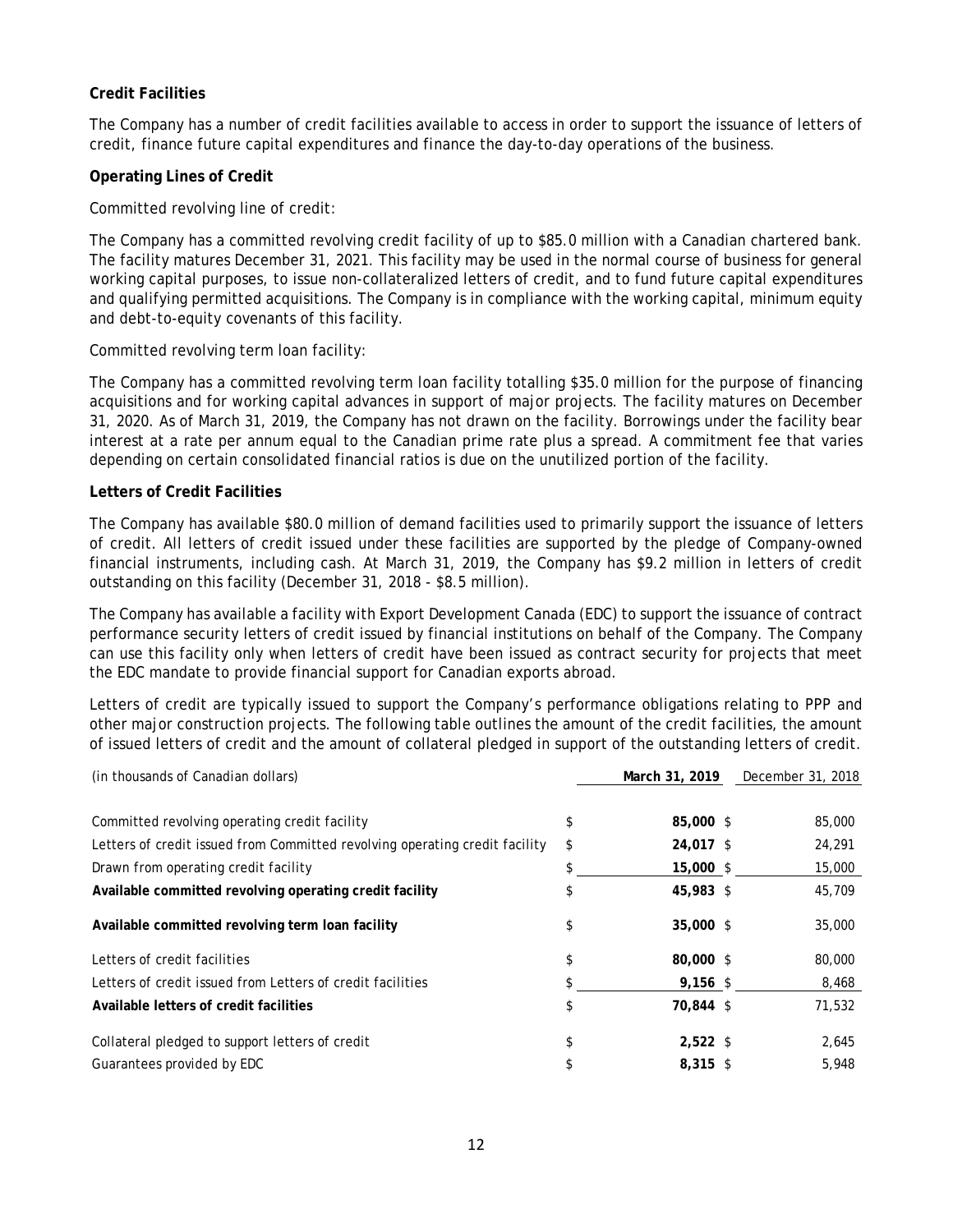### **Equipment Financing**

The Company and its subsidiaries have term credit facilities of up to \$45.0 million to be used to finance equipment purchases. Borrowings under the facilities are secured with a first charge on the equipment being financed. As of March 31, 2019, there was \$12.0 million outstanding on the facilities (December 31, 2018 - \$6.7 million). Interest on the facilities is charged at a fixed rate based on the Bank of Canada bond rate plus a spread. Interest is paid monthly in arrears.

In addition, subsidiaries of the Company have equipment lease lines of credit for \$32.5 million (December 31, 2018 - \$32.5 million) with the financing arms of several major heavy equipment suppliers to finance the purchase of equipment. At March 31, 2019, the Company has used \$6.2 million under the facilities (\$6.6 million at December 31, 2018).

At March 31, 2019, the Company was in compliance with all covenants relating to its equipment lines of credit.

### **Loans and Borrowings and ROU liabilities**

In 2019, the Company entered into new fixed-rate term loans for \$10.8 million and added \$1.8 million of ROU liabilities relating to equipment and property leases. The Company made \$0.6 million in principal repayments for loans and borrowings and \$1.4 million for principal repayments to ROU liabilities.

The following table provides details of outstanding loans and borrowings and ROU liabilities as at March 31, 2019, and principal repayments due over the next five years, excluding the amortization of debt financing costs and non-recourse project financing.

| (in thousands of Canadian dollars) | Amount    |  | Year 1     |  | Year 2     |  | Year 3      |  | Year 4     |  | Year 5                   |
|------------------------------------|-----------|--|------------|--|------------|--|-------------|--|------------|--|--------------------------|
|                                    |           |  |            |  |            |  |             |  |            |  |                          |
| Long-term debt                     | 31.323 \$ |  | $5.064$ \$ |  | $4.823$ \$ |  | $19.327$ \$ |  | $2.109$ \$ |  | $\overline{\phantom{a}}$ |
| ROU Liabilities                    | 27.586 \$ |  | $6.231$ \$ |  | $6.169$ \$ |  | $4.255$ \$  |  | $2.282$ \$ |  | 8.649                    |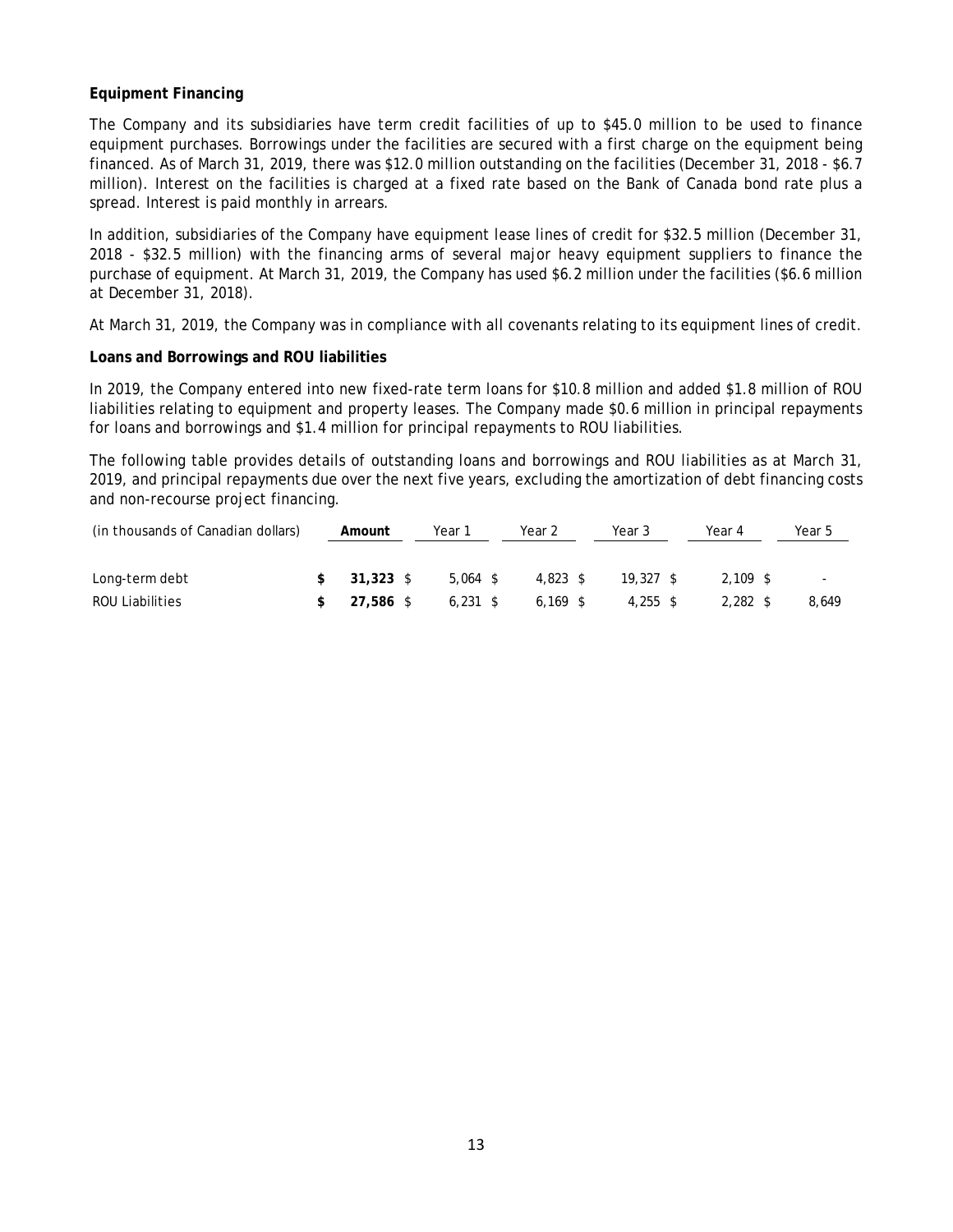### **Cash Flow Data**

The following table provides an overview of cash flows during the periods indicated:

|                                                                         |              | Three months ended March 31, |  |  |
|-------------------------------------------------------------------------|--------------|------------------------------|--|--|
| (in thousands of Canadian dollars)                                      | 2019         | 2018                         |  |  |
| Cash Flow Data                                                          |              |                              |  |  |
| Cash flows from (used in) operations before changes in non-cash working |              |                              |  |  |
| \$<br>capital                                                           | $(5,687)$ \$ | (4, 244)                     |  |  |
| Changes in contract assets - alternative finance projects               | (4, 162)     | (7, 785)                     |  |  |
| Changes in non-cash working capital and other                           | (50, 755)    | (31, 274)                    |  |  |
| Cash flows from (used in) operating activities                          | (60, 604)    | (43, 303)                    |  |  |
| Capital distributions from equity accounted entities                    | 200          | 112                          |  |  |
| Additions to property, equipment and intangible assets                  | (3, 352)     | (6, 455)                     |  |  |
| Proceeds on sale of property and equipment                              | 341          | 647                          |  |  |
| Proceeds on maturity of short-term investments                          | 1,666        |                              |  |  |
| Other long-term assets                                                  | 1,019        | (1, 325)                     |  |  |
| Cash flows from (used in) investing activities                          | (126)        | (7, 021)                     |  |  |
| Dividends paid on shares                                                | (4, 145)     | (4, 145)                     |  |  |
| Proceeds from non-recourse project financing                            | 4,609        | 4,162                        |  |  |
| Proceeds from loans and borrowings                                      | 10,760       | 1,754                        |  |  |
| Repayment of loans and borrowings                                       | (635)        | (747)                        |  |  |
| Repayment of ROU liabilities                                            | (1, 390)     | (769)                        |  |  |
| Cash flows from (used in) financing activities                          | 9,199        | 255                          |  |  |
| Increase (decrease) in cash and cash equivalents<br>\$                  | (51, 531)    | (50, 069)<br>S               |  |  |

## **Operating Activities**

During the first quarter of 2019, cash flows from operating activities used cash of \$60.6 million compared with cash used of \$43.3 million in 2018. In 2019, operating activities used \$5.7 million of cash before changes in noncash working capital and used \$50.8 million of cash derived from changes in non-cash working capital relating to operating activities, excluding changes in contract assets – alternative finance projects. In 2018, the comparative amounts were \$4.2 million of cash used from operations before changes in non-cash working capital and \$31.3 million cash used from changes in non-cash working capital relating to operating activities excluding changes in contract assets – alternative finance projects.

The year-over-year decrease in cash flows from operations before changes in non-cash working capital from 2018 is primarily the result of a \$2.0 million change in deferred compensation plan expense, partially offset by \$0.8 million change in unrealized loss on investments.

During the first quarter of 2019, the \$50.8 million decrease in cash from changes in non-cash working capital and other is driven by a \$82.9 million decrease in accounts payable offset by the \$23.1 million decrease to accounts receivable and a \$15.0 million increase in contract liabilities partially offset by a \$4.5 million decrease in contract assets.

During the first quarter of 2018, the primary driver of the \$31.3 million use of cash from the changes in noncash working capital and other is the \$30.3 million decrease of accounts payable.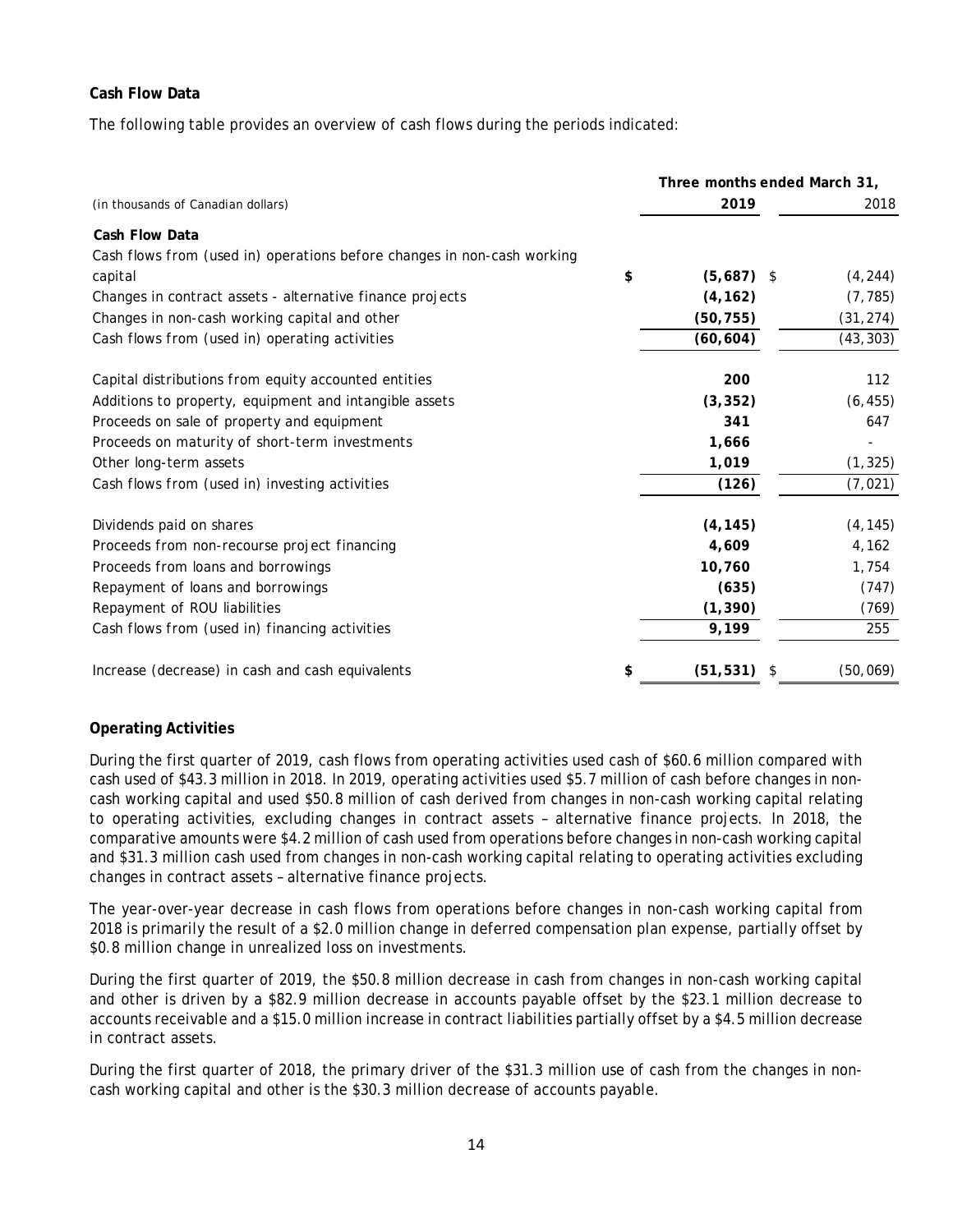Proceeds and repayments of the non-recourse debt relating to alternative finance projects are included in financing activities.

## **Investing Activities**

During first quarter of 2019, the Company used \$0.1 million of cash in investing activities compared to the \$7.0 million use of cash in 2018. The amount of cash used to purchase property, equipment and intangible assets in 2019 was \$3.4 million compared to the \$6.5 million used to purchase property, equipment and intangible assets in 2018. The Company generated cash from long-term other assets of \$1.0 million from the investment in the Stack Modular companies compared to a use of cash of \$1.3 million in long-term other assets in 2018. Also, the Company generated \$1.7 million in cash from proceeds from maturity of short-term investments compared to \$nil in the prior comparable period.

### **Financing Activities**

During the first quarter 2019, the Company generated \$9.2 million of cash from financing activities compared to \$0.3 million generated in 2018. The increase in cash in financing activities in the current year is primarily a result of the \$10.8 million in proceeds from loans and borrowings relating to the re-financing of our heavy equipment fleet. In first quarter of 2018, the proceeds from loans and borrowings was \$1.8 million.

# **DIVIDENDS**

The Board of Directors declared monthly eligible dividends on common shares payable on or about the 20th of the month following the month in which the dividend was declared. The following table outlines the dividend history:

| January 1, 2018 to March 31, 2018    | \$0.0975 |
|--------------------------------------|----------|
| April 1, 2018 to June 30, 2018       | \$0.0975 |
| July 1, 2018 to September 30, 2018   | \$0.0975 |
| October 1, 2018 to December 31, 2018 | \$0.0975 |
| January 1, 2019 to March 31, 2019    | \$0.0975 |

# **CAPABILITY TO DELIVER RESULTS**

Productive capacity relates to the financial and non-financial resources available to the Company to execute its strategy and achieve planned results. From a financial perspective, the Company believes it has sufficient working capital and access to operating lines of credit to execute its current operational and growth forecast. The belief is fully explained in sections of this MD&A dealing with financial condition and liquidity.

In addition to financial capacity, the success of the Company is dependent upon the management and leadership skills of senior management. On an annual basis, high-performing candidates are identified for training and progression into more senior positions within the Company. The Company's performance management system emphasizes the development of leadership skills. In addition, the Company sponsors internal and external training programs, including the Bird Leadership Academy, the Bird Site Management program and the Taking Flight management training program, to provide a forum for high-potential candidates to develop their leadership skills.

# **CONTRACTUAL OBLIGATIONS**

At March 31, 2019, the Company has future contractual obligations of \$382.8 million. Obligations for accounts payable, loans and borrowings, ROU liabilities and deferred payment, including interest over the next five years are: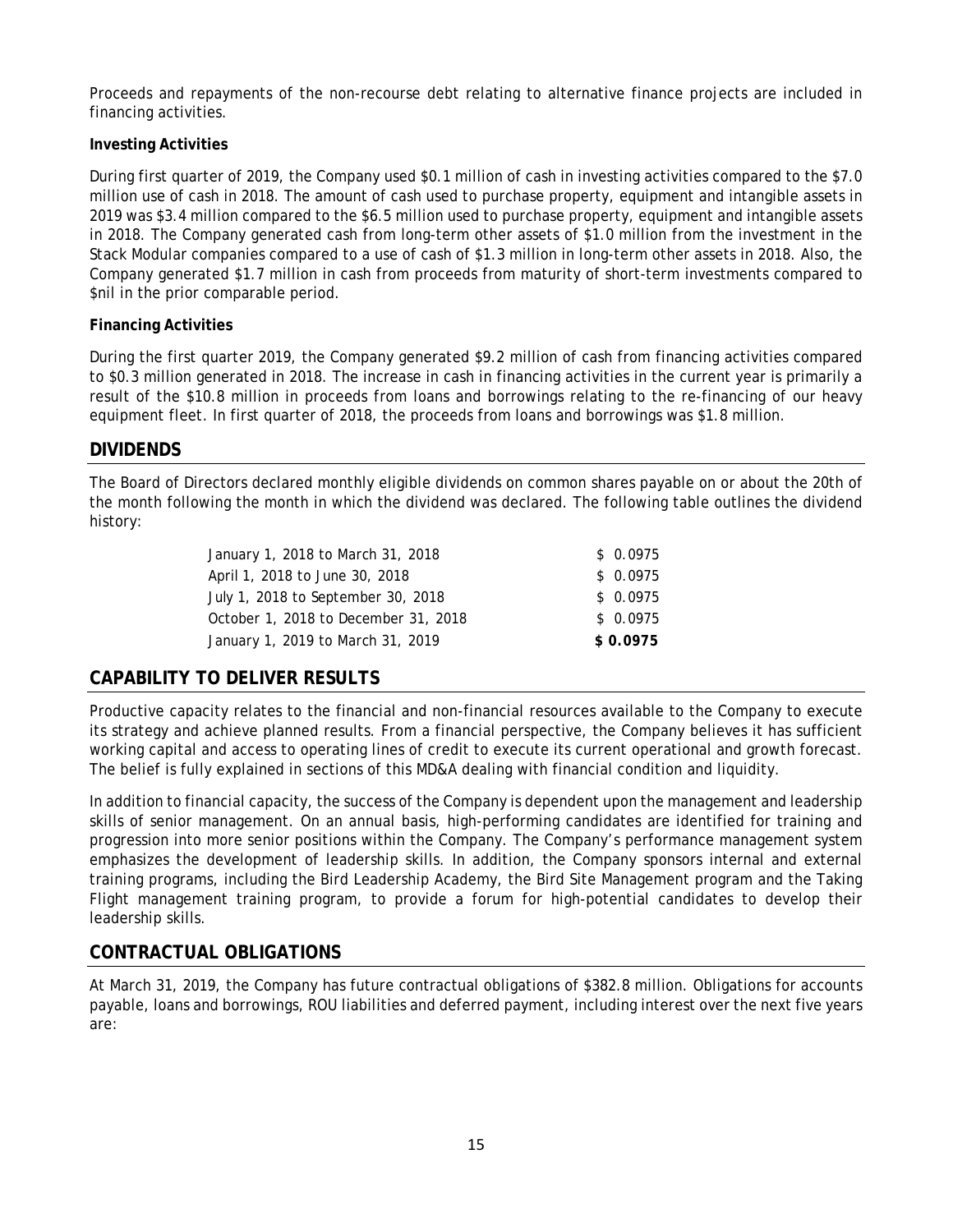|                                    |                          |                          |             | Non-      |                          |         |
|------------------------------------|--------------------------|--------------------------|-------------|-----------|--------------------------|---------|
|                                    |                          |                          |             | recourse  |                          |         |
|                                    | Accounts                 | Loans and                | <b>ROU</b>  | Project   | Deferred                 |         |
| (in thousands of Canadian dollars) | Payable                  | <b>Borrowings</b>        | Liabilities | Financing | payment                  | Total   |
| 2019                               | \$<br>292,553            | 4,198                    | 4,960       | 358       | 786                      | 302,855 |
| 2020                               | 5,471                    | 5,238                    | 6,528       | 17,282    | ۰                        | 34,519  |
| 2021                               | 2,506                    | 19,637                   | 5,081       | ۰         | ۰                        | 27,224  |
| 2022                               | $\overline{\phantom{a}}$ | 2,865                    | 2,754       | ۰         | $\overline{\phantom{a}}$ | 5,619   |
| 2023                               | ۰                        | 346                      | 2,147       | ۰         | $\overline{\phantom{a}}$ | 2,493   |
| Thereafter                         | ۰                        | $\overline{\phantom{0}}$ | 10,062      | ٠         | ۰                        | 10,062  |
|                                    | \$<br>300,530            | 32,284                   | 31,532      | 17.640    | 786                      | 382,772 |

## **OFF BALANCE SHEET ARRANGEMENTS**

The Company has surety lien bonds issued on behalf of the Company valued at \$57.8 million at March 31, 2019.

The Company has recognized assets and liabilities for all leases with a term of more than twelve months in accordance with the adoption of IFRS 16.

## **CRITICAL ACCOUNTING ESTIMATES**

The preparation of financial statements requires management to make judgements, estimates and assumptions that affect the application of accounting policies and the reported amounts of revenues, expenses, assets, liabilities and the disclosure of contingent assets and liabilities at the reporting date. Uncertainty about these assumptions and estimates could result in a material adjustment to the carrying amount of an asset or liability and/or the reported amount of revenue and expense in future periods. Estimates and underlying assumptions are reviewed on an ongoing basis. Revisions to accounting estimates are recognized in the period in which the estimates are revised and any future periods affected.

#### *Revenue and gross profit recognition*

Construction revenue, construction costs, deferred revenue and contract assets are based on estimates and judgements used in determining contract revenue and contract costs to determine the stage of completion for a particular construction project, depending on the nature of the construction project, as more fully described in the revenue recognition policy included in the notes to the Company's annual financial statements. To determine the estimated costs to complete construction projects, assumptions and estimates are required to evaluate issues related to schedule, material and labour costs, labour productivity, changes in contract scope and subcontractor costs. Due to the nature of construction, estimates can change significantly from one accounting period to the next.

The value of many construction contracts increases over the duration of the construction period. Change orders may be issued by our clients to modify the original contract scope of work or conditions. In addition, there may be disputes or claims regarding additional amounts owing as a result of changes in contract scope, delays, additional work or changed conditions. Construction work related to a change order or claim may proceed and costs may be incurred in advance of final determination of the value of the change order. As many change orders and claims may not be settled until the end of the construction project, significant increases or decreases in revenue and income may arise during any particular accounting period, applying the new revenue recognition policy under IFRS 15.

#### *Provisions*

Provisions involve the use of estimates, as determined by management. Estimates and assumptions are required to determine when to record and measure a provision in the financial statements for legal and warranty claims.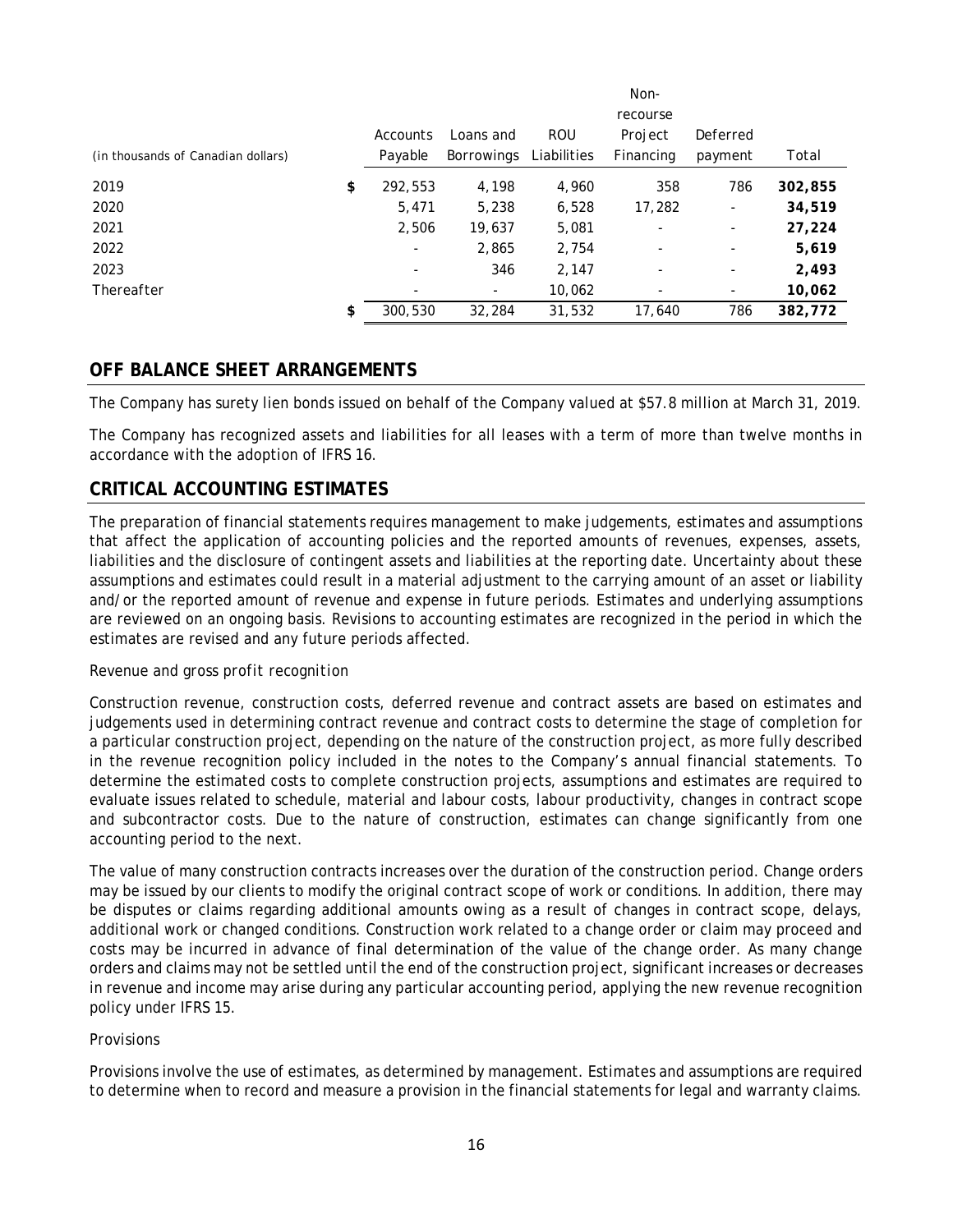The outcomes can differ significantly from the estimates used in preparing the financial statements resulting in required adjustments to expenses and liabilities.

## *Asset impairments*

Impairment testing is performed annually or earlier, if a triggering event occurs, for indefinite-lived intangible assets and goodwill resulting from business combinations, by comparing the recoverable amount of the cash generating unit ("CGU"), or groups of CGUs to its carrying amount. The recoverable amount of the CGU is determined based on a value in use calculation. There is significant amount of uncertainty with respect to the estimates of recoverable amounts of the CGUs' assets given the necessity of making key economic projections which employ the following key assumptions: future cash flows, growth opportunities, including economic risk assumptions, estimates of achieving key operating metrics and the discount rate.

# **OUTSTANDING COMMON SHARE DATA AND STOCK EXCHANGE LISTING**

The Company is authorized to issue an unlimited number of common shares. The Company had a total of 42,516,853 common shares outstanding at March 31, 2019 and December 31, 2018.

At March 31, 2019, 100,000 stock options are outstanding with a weighted average exercise price of \$11.87 per common share. With the approval of the Equity Incentive Plan (EIP) in May 2017, the Board of Directors has resolved to suspend the stock option plan.

The common shares are listed on the Toronto Stock Exchange ("TSX") under the trading symbol BDT.

# **CONTROLS AND PROCEDURES**

### **Disclosure Controls and Procedures**

Based on their evaluations as of March 31, 2019, the President and Chief Executive Officer ("CEO") and the Chief Financial Officer ("CFO") have concluded that the Company's disclosure controls and procedures are effective in providing reasonable assurance that information relating to the Company which is required to be disclosed in reports filed under provincial and territorial securities legislation is accumulated, summarized and communicated to the Company's senior management, including the CEO and the CFO of the Company, as appropriate, to allow timely decisions regarding required disclosure.

### **Internal Control over Financial Reporting**

The Company's management is responsible for designing and maintaining adequate internal control over financial reporting for the Company. All internal control systems, no matter how well designed, have inherent limitations; therefore, even those systems determined to be effective can provide only reasonable assurance with respect to financial statement preparation and presentation.

As of March 31, 2019, under the supervision of and with the participation of management, including the CEO and CFO, internal controls over financial reporting have been designed to provide reasonable assurance regarding the reliability of financial reporting and the preparation of the consolidated financial statements for external purposes in accordance with IFRS.

There have been no material changes in the Company's internal control over financial reporting during the three month period ended March 31, 2019 that materially affected, or are reasonably likely to materially affect, the Company's internal control over financial reporting.

## **RISKS RELATING TO THE BUSINESS**

The following discussion addresses the more significant risk factors relating to the business. For a detailed discussion of all risk factors relating to the business, refer to the Company's most recently filed Annual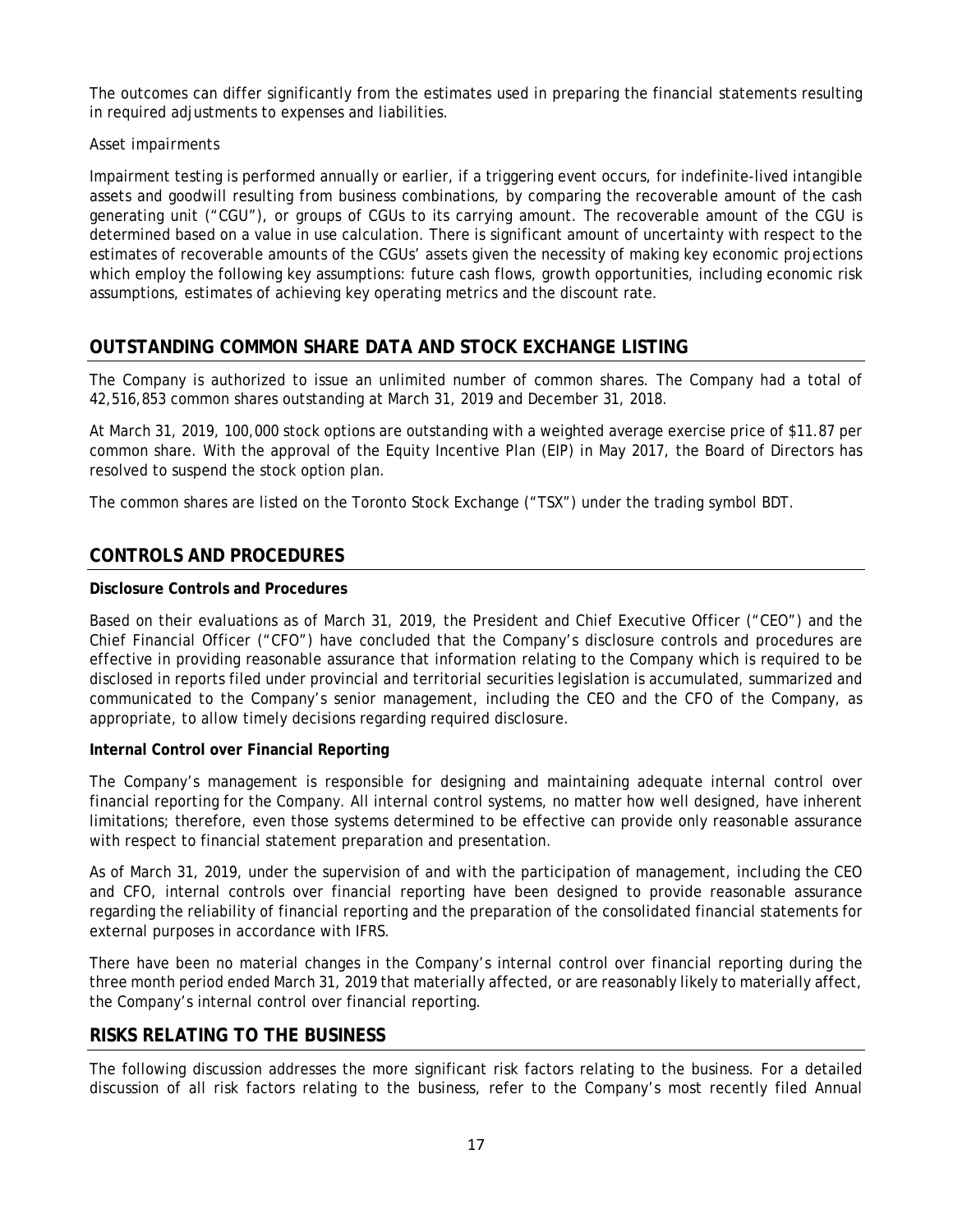Information Form dated March 12, 2019, which is available through the System for Electronic Document Analysis and Retrieval (SEDAR) at www.sedar.com.

### **Ability to Hire and Retain Qualified and Capable Personnel**

The success of Bird is highly influenced by the efforts of key management, technical, project and business development personnel. The loss of the services of any of Bird's key management personnel could negatively impact Bird. The future success of Bird also depends heavily on its ability to attract, retain and develop highperforming personnel in all areas of its operations.

Most firms throughout the construction industry face this challenge and, accordingly, competition for professional staff is intense. If Bird ceases to be seen by current and prospective employees as an attractive place to work, it could experience difficulty in hiring and retaining an adequate level of qualified staff. This could have an adverse effect on current operations of Bird and would limit its prospects and impair its future success.

### **Economy and Cyclicality**

Activity within the construction industry is generally tied to the state of the economy. Thus, in periods of strong economic growth, capital spending will generally increase and there will be more and better quality opportunities available within the construction industry. Investment decisions by our clients are based on longterm views of the economic viability of their current and future projects, sometimes based upon the clients' view of the long-term prices of commodities which are influenced by many factors. If our clients' outlook for their current and future projects is not favourable, this may lead them to delay, reduce or cancel capital project spending and may make them more sensitive to construction costs. A prolonged downturn in the economy could impact Bird's ability to generate new business or maintain a backlog of contracts with acceptable margins to sustain Bird through such downturns.

As noted above, Bird attempts to insulate itself in various ways from the effects of negative economic conditions through diversification of the sources of the Company's earnings; however, there is no assurance that these methods will be effective in insulating Bird from a downturn in the economy. Furthermore, as a result of increased demand in certain regions or industry sectors, the Company has, in the past, earned above-average margins on particular projects. There is also no assurance that above-average margins that may have been generated on historical contracts can be generated in the future.

The Company has a 50% interest in Stack. which is based in China. There is uncertainty around how the recent geopolitical tensions between China and Canada may affect the Company's investment.

#### **PPP Project Risk**

Bird is active in the PPP market. Bird's role in these projects is typically to provide design-build services to a concession that is formed to provide design, construction, financing, and management and/or operations to a public authority. Typical in the design-build contract format are performance guarantees and design-build risks. Moreover, the performance guarantees on PPP projects often include responsibility for the energy performance of the facility and achievement of environmental standards. If Bird fails to meet the required standards, it may be liable for substantial penalties and damages.

The PPP design-build contracts entered into by Bird also typically require Bird to pay significant liquidated damages and/or other penalties and damages if the projects are not completed on schedule.

The PPP procurement model also typically results in the transfer of certain risks to the contractor beyond what would be the case for a similar facility under a conventionally non-PPP procurement model. These include responsibility and potential liability for matters such as changes in law and certain force majeure and delay events. In addition, if Bird's contract was terminated for cause, the Company would be exposed to substantial liability for breakage costs to the concession and its lenders.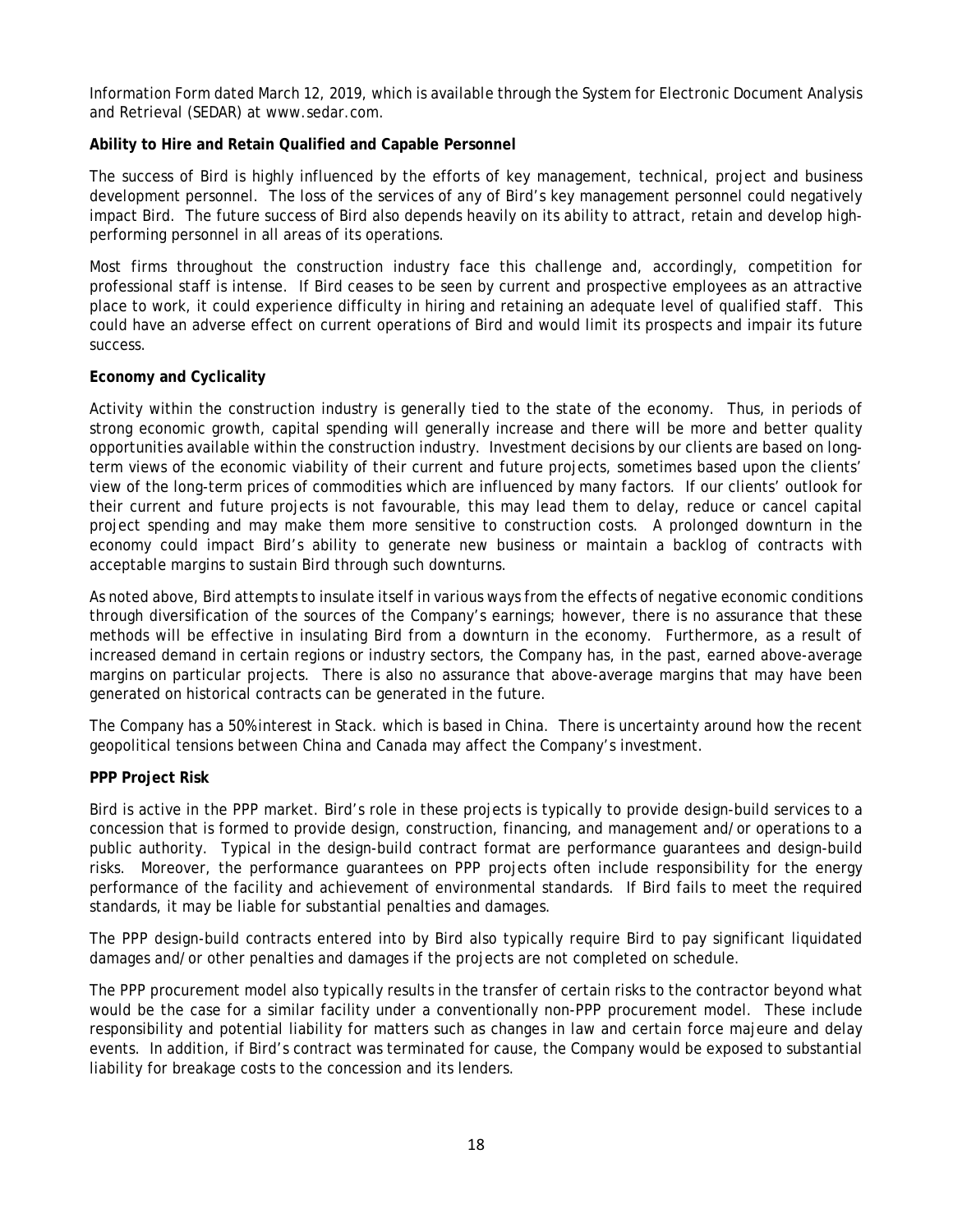The security required to support the obligations that the Company undertakes on these projects typically includes substantial letters of credit which may be drawn upon in the event the Company fails to meet its obligations.

### **Design Risks**

While many contracts entered into by Bird are for construction or construction services only, certain contracts are undertaken on a design-build basis, under which Bird is responsible for both design and construction of the project, which adds design risk assumed by Bird. While Bird subcontracts all of the design scope in such designbuild contracts to reputable designers, there is generally not a full transfer of design-related risks. These risks include design development and potential resulting scope creep, delays in the design process that may adversely affect the overall project schedule, and design errors and omissions.

To manage these risks, Bird manages and oversees the design process, coordinates the design deliverables with the construction process and, for significant design-build projects, purchases errors and omissions insurance.

### **Ability to Secure Work**

Bird generally secures new contracts either through a competitive bid process or through negotiation. Awards in both the public and private sectors are generally based upon price, but are also influenced and sometimes formally based on other factors, such as the level of services offered, safety record, construction schedule, design (if applicable), project personnel, the consortium, joint venture and subcontractor team, prior experience with the prospective client and/or the type of project, and financial strength including the ability to provide bonds and other contract security.

In order to be afforded an opportunity to bid for large projects and in the PPP market, a strong balance sheet measured in terms of an adequate level of working capital and equity is typically required. Bird operates in markets that are highly competitive and there is constant pressure to find and maintain a competitive advantage. In the current economic climate, competition is intense. This presents significant challenges for the Company. If those competitive challenges are not met, Bird's client base could be eroded or it could experience an overall reduction in profits.

A decline in demand for Bird's services from the private sector could have an adverse impact on the Company if that business could not be replaced within the public sector. A portion of Bird's construction activity relates to government-funded institutional projects. Any reduction in demand for Bird's services by the public sector, whether as a result of funding constraints, changing political priorities or delays in projects caused by elections or other factors, could have an adverse impact on the Company if that business could not be replaced within the private sector.

Government-funded projects also typically have long and sometimes unpredictable lead times associated with government review and approval. The time delays associated with this process can constitute a risk to general contractors pursuing these projects. Certain government-funded projects, particularly PPP and alternative finance projects, may also require significant bid costs which can only be recovered if Bird is the successful bidder. A number of governments in Canada have procured a significant value of projects under a PPP and/or alternative finance contract format, which is an attractive market for the Company. A reduction in the popularity of this procurement method or difficulties in obtaining financing for these projects would have negative consequences for Bird.

#### **Performance of Subcontractors**

Successful completion of a contract by Bird depends, in large part, on the satisfactory performance of its subcontractors who are engaged to complete the various components of the work. Subcontractor defaults tend to increase during depressed market conditions. If subcontractors fail to satisfactorily perform their portion of the work, Bird may be required to engage alternate subcontractors to complete the work and may incur additional costs. This can result in reduced profits or, in some cases, significant losses on the contract and possible damage to Bird's reputation.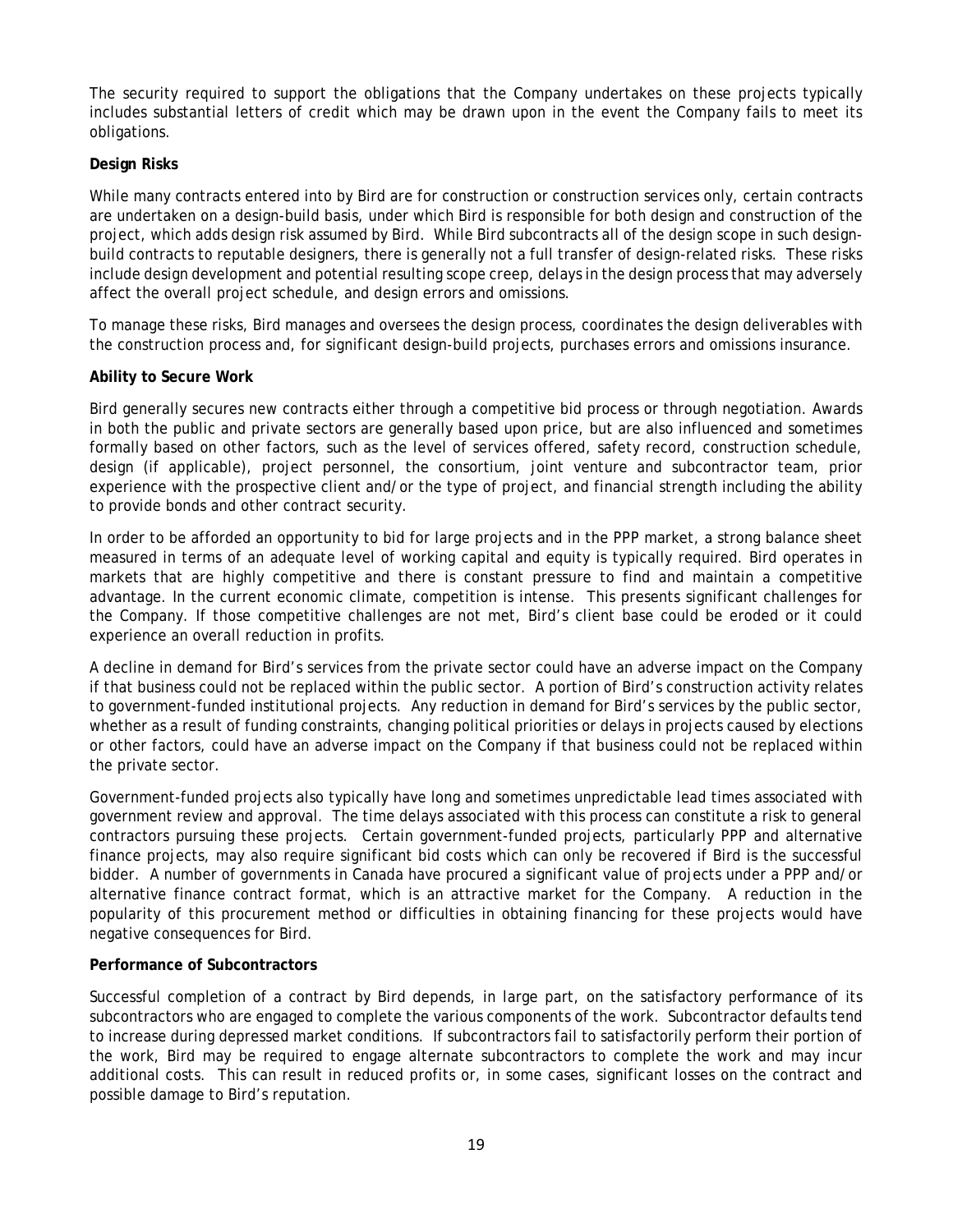In addition, the ability of Bird to bid for and successfully complete projects is, in part, dependent on the availability of qualified subcontractors and trades people. Depending on the value of a subcontractor's work, Bird may require some form of performance security and achieves this through the use of surety bonds, subcontractor default insurance or other forms of security from the subcontractor to mitigate Bird's exposure to the risks associated with the subcontractor's performance and completion. A significant shortage of qualified subcontractors and trades people or the bankruptcy of a subcontractor could have a material impact on Bird's financial condition and results of operations.

### **Competitive Factors**

Bird competes with many international, national, regional and local construction firms. Competitors often enjoy advantages in a particular market that Bird does not have or they may have more experience or a better relationship with a particular client. On any given contract bid or negotiation, Bird will attempt to assess the level of competitive pressure it may face and it will attempt to neutralize or overcome any perceived advantage that its competitors have. Depending on this assessment, Bird will decide whether or not to pursue a contract. In addition, this assessment bears directly on decisions that Bird will make, including what level of profit can be incorporated into its contract price and what personnel should be assigned to the contract. The accuracy of this assessment and the ability of Bird to respond to competitive factors affect Bird's success in securing new contracts and its profitability on contracts that it does secure.

## **Estimating Costs and Schedules/Assessing Contract Risks**

The price for most contracts performed by Bird is based, in part, on cost and schedule estimates that are subject to a number of assumptions. Erroneous assumptions can result in an incorrect assessment of risks associated with a contract or estimates of project costs and schedules that are in error, potentially resulting in lower than anticipated profit or significant loss. All significant cost and schedule estimates are reviewed by senior management prior to tender submission in an attempt to mitigate these risks.

### **Maintaining Safe Work Sites**

Despite the Company's efforts to minimize the risk of safety incidents, they can occur from time to time and, if and when they do, the impact on Bird can be significant. Bird's success as a general contractor is highly dependent on its ability to keep its construction work sites and offices safe and any failure to do so can have serious impact on the personal safety of its employees and others. In addition, it can expose Bird to contract termination, fines, regulatory sanctions or even criminal prosecution.

Bird's safety record and worksite safety practices also have a direct bearing on its ability to secure work, particularly in the industrial sector. Certain clients will not engage particular contractors to perform work if their safety practices do not conform to predetermined standards or if the general contractor has an unacceptably high incidence of safety infractions or incidents.

Bird adheres to very rigorous safety policies and procedures which are continually reinforced on its work sites and offices. Management is not aware of any pending health and safety legislation or prior incidents which would be likely to have a material impact on any of Bird's operations, capital expenditure requirements, or competitive position. Nevertheless, there can be no guarantee with respect to the impact of future legislation or incidents.

### **Accuracy of Cost to Complete Estimates**

As Bird performs each construction contract, costs are continuously monitored against the original cost estimates. On at least a quarterly basis, a detailed estimate of the costs to complete a contract is compiled by Bird. These estimates are an integral part of Bird's process for determining construction revenues and profits and depend on cost data collected over the duration of the project as well as the judgments of Bird's field and office personnel. To the extent that the costs to complete estimates are based on inaccurate or incomplete information, or on faulty judgments, the accuracy of reported construction revenues and profits can be compromised. Bird has adopted many internal control policies and procedures aimed at mitigating exposure to this risk.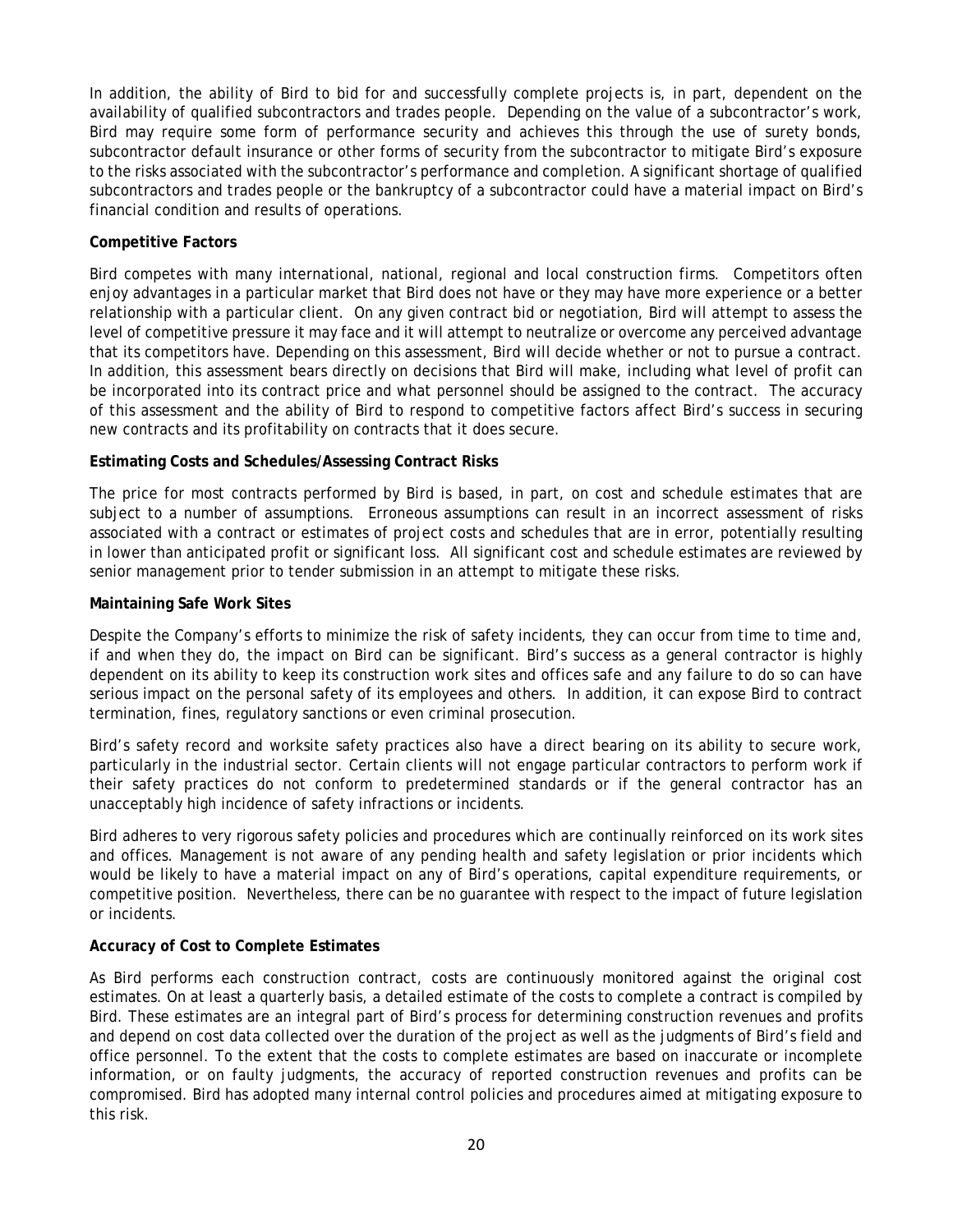### **Work Stoppages, Strikes and Lockouts**

Bird is signatory to a number of collective bargaining agreements. Future negotiation of these collective bargaining agreements could increase Bird's operating expenses and reduce profits as a result of increased wages and benefits. Failure to come to an agreement in these collective bargaining negotiations or those of its subcontractors and suppliers or government agencies could result in strikes, work stoppages, lockouts or other work action, and increased costs resulting from delays on construction projects. A strike or other work stoppage is disruptive to Bird's operations and could adversely affect portions of its business, financial position, results of operations and cash flows.

### **Adjustments and Cancellations of Backlog**

The performance of the Company in a period depends significantly on the contribution from projects in its backlog. There can be no assurance that the revenues or profits included in backlog at any point in time will be realized. Contract suspensions, reductions and cancellations, which are beyond the control of Bird, do occur from time-to-time in the construction industry. Customers may have the right to suspend, cancel or reduce the scope of their contracts with Bird and, though Bird generally has a contractual right to be reimbursed for certain costs, it typically has no contractual rights to the total revenue or profit that was expected to be derived from such projects. These reductions could have a material adverse impact on future revenues and profitability.

## **TERMINOLOGY**

Throughout this report, management uses the following terms not found in IFRS Standards and which do not have a standardized meaning. Therefore, these terms may not be comparable with similar terms presented by other companies and require definition:

- **"Adjusted EBITDA"** represents earnings before interest, taxes, depreciation and amortization, finance and other costs, finance income, impairment of property and equipment, impairment of goodwill and intangible assets, loss or gain on sale of property and equipment, restructuring and severance costs outside of normal course, and acquisition-related and integration costs.
- **"Adjusted EBITDA Margin"** is the percentage derived by dividing Adjusted EBITDA by construction revenue.
- **"Gross Profit Percentage"** is the percentage derived by dividing gross profit by construction revenue. Gross profit is calculated by subtracting construction costs from construction revenue.
- **"Backlog"** (also referred to in the construction industry as "work on hand") is the total value of all contracts awarded to the Company, less the total value of work completed on these contracts as of the date of the most recently completed quarter. This includes all contracts that have been awarded to the Company whether the work has commenced or will commence in the normal course. It includes all of the Company's remaining performance obligations in its contracts with its clients. It does not include amounts for variable consideration that are constrained, agency relationship construction management projects, and estimated future work orders to be performed as part of master services agreements.
- **"Lost Time Incident Frequency"** is the number of lost time incidents recorded per 200,000 manhours of work by Bird employees.